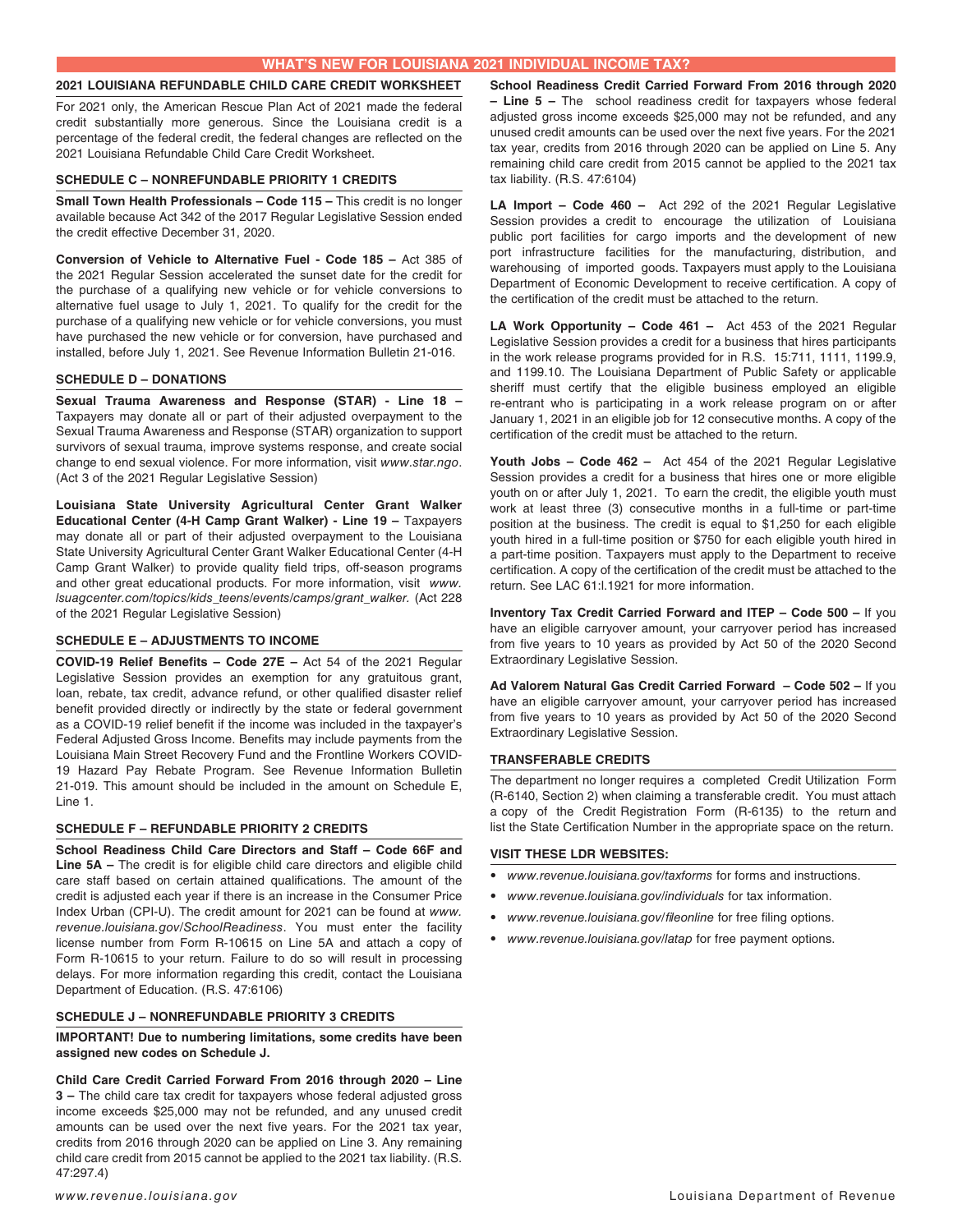# **General Information for Filing Your 2021 Louisiana Resident Individual Income Tax Return**

- 
- Use black ink only.<br>• Free internet filing is available for most Louisiana taxpayers at *www.revenue.louisiana.gov/fileonline.*<br>• See the inside back cover for What's New for 2021
	- See the inside back cover for What's New for 2021.

### **WHO MUST FILE A RETURN**

- 1. If you are a Louisiana resident who is required to file a federal individual income tax return, you must file a Louisiana income tax return reporting all income earned in 2021.
- 2. You must file a return to obtain a refund or credit if you overpaid your tax through withholding, declaration of estimated tax, credit carried forward, or by claiming a 2021 refundable child care credit, or a Louisiana earned income credit.
- If you are not required to file a federal return but had Louisiana income tax withheld in 2021, **you must file a return to claim a refund of the amount withheld.** Refer to the IRS requirements for filing in order to determine if you must file a federal return. For additional information, see the NOTE on page 1.
- 4. Military If you are military personnel whose home of record is Louisiana and you meet the filing requirements of 1 or 2 above, you must file a return and report all of your income, regardless of where you were stationed. If you are single, you should file Form IT-540, *Louisiana Resident Individual Income Tax Return,* reporting all of your income to Louisiana. If you are married and both you and your spouse are residents of Louisiana, you should file Form IT-540 reporting all of your income to Louisiana.

Any military personnel whose domicile is NOT Louisiana must report any nonmilitary Louisiana sourced income on Form IT-540B, *Louisiana Nonresident Individual Income Tax Return*. The federal Military Spouses Residency Relief Act has extended certain residency protections to spouses of military members. Under this Act, a spouse's state of residence does not change when he or she moves to a new state to be with a servicemember who is under military orders to be in the new state. A spouse who is NOT a resident of Louisiana but is in Louisiana solely to be with a Louisiana stationed servicemember who is NOT a resident of Louisiana must report all Louisiana sourced income other than wages, interest, or dividends, on Form IT-540B. Income earned within or derived from Louisiana sources such as rents, royalties, estates, trusts, or partnerships is taxable to Louisiana. See Revenue Information Bulletin 10-005 for more information.

If you are married and one of you is not a resident of Louisiana, you may file as a resident (Form IT-540) or a nonresident (Form IT-540B), whichever is more beneficial to you and your spouse. Resident taxpayers are allowed a credit for income tax paid to another state on nonmilitary income or on income earned by your spouse if that income is included on the Louisiana return. Use Nonrefundable Priority 1 Credits, Schedule C, Line 1 to report taxes paid to another state.

Louisiana residents who are members of the armed services and were stationed out-of-state for 120 or more consecutive days on active duty may be entitled to an exemption of up to \$30,000 of military income. See the instructions for Schedule E, Code 10E.

- 5. Professional Athletes Louisiana Administrative Code (LAC) 61:III.1527 requires all professional athletes that participate in athletic events within Louisiana to file all tax returns, including extension requests, electronically. Nonresident professional athletes must file Form IT-540B, *Louisiana Nonresident Individual Income Tax Return,* and Schedules NRPA-1 and NRPA-2, electronically.
- 6. A temporary absence from Louisiana does not automatically change your domicile for income tax purposes. You must confirm your intention to change your domicile to another state by actions taken to establish a new domicile outside of Louisiana and by actions taken to abandon the Louisiana domicile and its privileges. Examples of establishing a domicile include registering to vote, registering and titling vehicles, obtaining a driver's license, changing children's school of attendance, obtaining a homestead exemption, or any other actions that show intent to establish a new domicile outside of Louisiana. These are intended as examples and do not necessarily indicate a change in domicile. You are considered to be a Louisiana resident if you continue to maintain a residence in Louisiana while working in another state. Use Nonrefundable Priority 1 Credits, Schedule C, Line 1 to report taxes paid to another state.
- 7. Surviving Spouses, Executors, Administrators, or Legal Representatives A final return for a decedent must be filed if you are the surviving spouse, executor, administrator, or legal representative, and the decedent met the filing requirements at the date of death. If both conditions apply, mark the decedent box on the face of the return for the appropriate taxpayer and attach a copy of the death certificate. If a refund is due to the decedent's estate, survivor, etc., you must also complete and attach Form R-6642, *Statement of Claimant to Refund Due on Behalf of Deceased Taxpayer.*

### **FORMS**

Forms and instructions are on the Louisiana Department of Revenue (LDR) website, *www.revenue.louisiana.gov/taxforms.*

## **AMENDED RETURNS**

If you file your income tax return and later become aware of any changes you must make to income, deductions, exemptions, or credits, you must file an amended (corrected) Louisiana return. You must use the correct form for the tax year being amended, mark an "X" in the "Amended Return" box on the face of the return, include an explanation of the change and a copy of the federal amended return, Federal Form 1040X, if one was filed. If you are amending your income tax return due to utilizing a Net Operating Loss (NOL) carryback, you must mark an "X" in the "Amended Return" box and also in the "NOL Carryback" box on the face of the return, include an explanation of the change and a copy of the federal amended return, Federal Form 1040X, if one was filed.

### **NOTE: Do not make any adjustments for refunds received or for payments made with the original return. This information is already on file.**

### **FEDERAL TAX ADJUSTMENTS**

Louisiana Revised Statute (R.S.) 47:103(C) requires taxpayers whose federal returns are adjusted to furnish a statement disclosing the nature and amounts of the adjustments within 60 days after the adjustments have been made and accepted. This statement must accompany the amended state return.

## **WHEN TO FILE**

- 1. A 2021 calendar year return is due on or before May 15, 2022.
- 2. Returns for fiscal years are due on or before the 15th day of the fifth month after the close of the taxable year.
- 3. If the due date falls on a weekend or legal state holiday, the return is due the next business day.

### **WHERE TO FILE AND PAY TAX**

Enter your legal name and Social Security Number on your return and any correspondence. **NOTE**: On a joint return, list the names and the Social Security Numbers on Form IT-540 in the same order that you listed them on your federal return.

A return for which a **payment** is due must be mailed to P.O. Box 3550, Baton Rouge, LA 70821-3550. **Print the last four digits of your Social Security Number on your check or money order. DO NOT SEND CASH. An electronic payment option is available on the LDR website at** *www.revenue.louisiana.gov/latap.*

*You can also pay your taxes by credit card over the internet or by telephone.*  Visit *www.revenue.louisiana.gov* for more information.



**All other individual income tax returns** must be mailed to P.O. Box 3440, Baton Rouge, LA 70821-3440.

## **EXTENSION OF TIME FOR FILING A RETURN**

The Secretary of the Louisiana Department of Revenue may grant an extension of time for filing returns not to exceed six months from the date the Louisiana income tax return is due. **State extensions must be filed before the due date of the return.**  An extension can be requested on the LDR website at *www.revenue.louisiana.gov/ fileonline.* See instructions for options and the electronic filing mandate.

**By requesting an extension, you are only requesting additional time to file your tax return. An extension does not extend the time to pay the tax. Payments received after the due date will be charged interest and penalties.** 

### **INSTALLMENT REQUEST**

If you are unable to pay the balance in full by the due date, you may submit an installment request using Form R-19026, *Installment Request for Individual Income*, which is available on the LDR website. You may also submit the request by accessing your account at *www.revenue.louisiana.gov/latap.* There is a fee of \$105 to establish a standard installment payment agreement.

### **INTEREST AND PENALTIES**

See Interest and Penalty Calculation Worksheet later in the instructions.

### **KEEP YOUR RECORDS**

You should keep copies of federal and state tax returns and W-2 statements for four years. In most cases, you do not have to submit a copy of your federal return with your state return unless requested by LDR. If you have completed Schedule H to claim federal disaster relief credits, submit the specified forms as indicated in the instructions.

### **CONSUMER EXCISE TAX RETURN**

Louisiana imposes an excise tax on tobacco products and alcoholic beverages. If you purchased any of these products on the internet or through the mail, you are required to pay the excise tax on those products. You must use Form R-5629, *Consumer Excise Tax Return,* to report and pay the tax due on these products.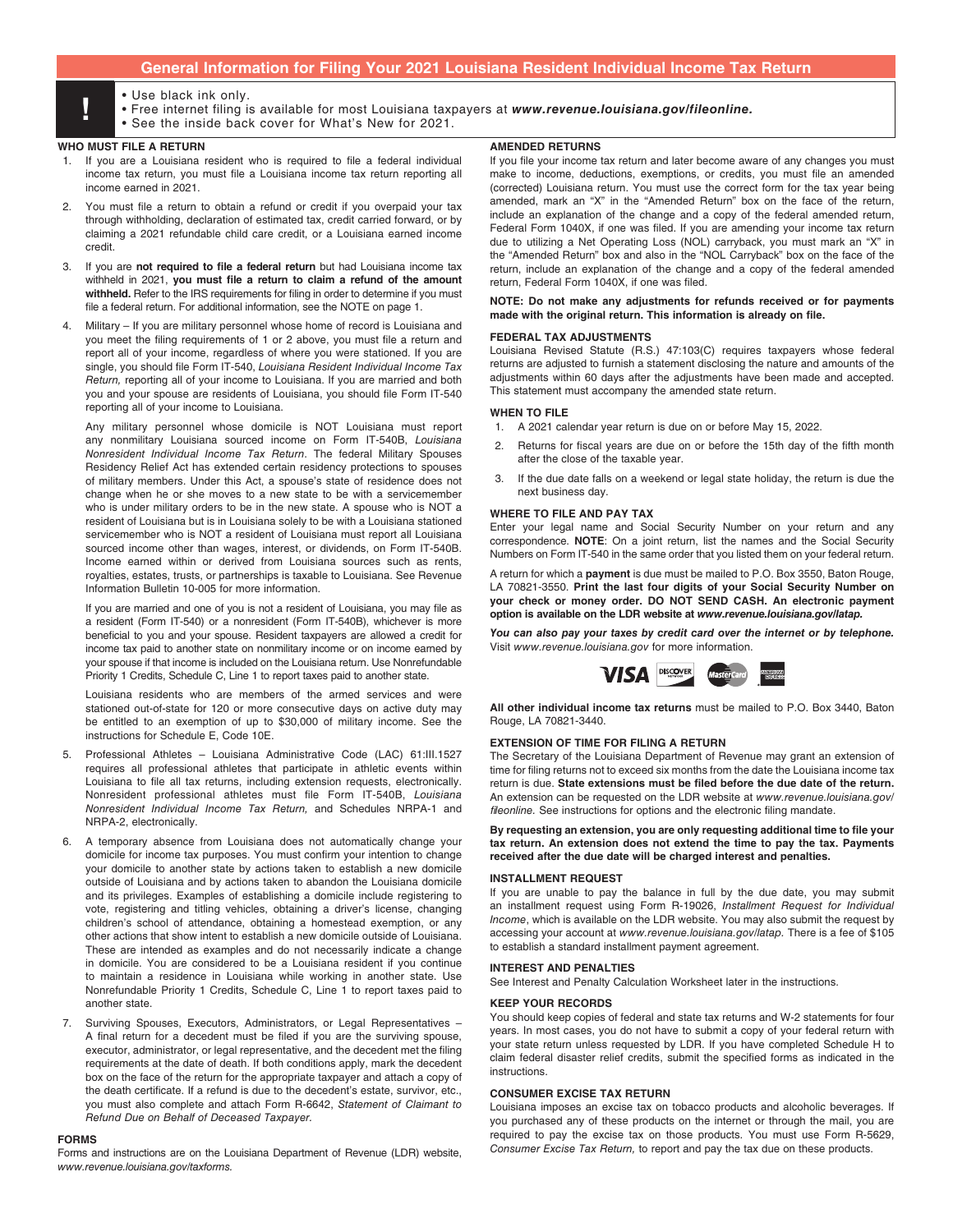## **Instructions for Preparing Your 2021 Louisiana Resident Income Tax Return Form (IT-540)**

### **ABOUT THIS FORM**

The return has been designed for electronic scanning, which permits faster processing with fewer errors. In order to avoid unnecessary delays caused by manual processing, taxpayers should follow the guidelines listed below:

- 1. Enter amounts only on those lines that are applicable.
- 2. Use only a pen with **black ink.**
- 3. Because this form is read by a machine, enter your numbers **inside the boxes** like this:



- 4. All numbers should be rounded to the nearest dollar. Numbers should NOT be entered over the pre-printed zeros, in the boxes on the far right, which are used to designate cents (.00).
- 5. To avoid any delay in processing, use this form for **2021** only.
- 6. If you are filing an amended return, mark an "X" in the "Amended Return" box on the face of the return.

**Nonresidents must use Form IT-540B to file their Louisiana return. Part-year residents have the option to file a resident or nonresident return, whichever is more beneficial. See Revenue Ruling 05-008 on LDR's website. Nonresident professional athletes must electronically file Form IT-540B and Schedules NRPA-1 and NRPA-2.** 

**NAME, ADDRESS, AND SOCIAL SECURITY NUMBER –** Enter your legal name, address, daytime telephone number, Social Security Number, and date of birth on your return. For the unit type, use postal abbreviations such as APT, FL, STE, and RM. If you have a foreign address, enter the city name in the appropriate space. Follow the country's practice for entering the postal code and the name of the province, county, or state. Enter the foreign country name in the appropriate space. Don't abbreviate the country name.

If there is a change in your name or address since last year's return (for example, new spouse), mark an "X" in the "Name Change" or "Address Change" box. LDR automatically updates your account when you change your address with the Post Office. A direct address change can be accomplished by marking the "Address Change" box when filing your return, or can be submitted by accessing your account at *www.revenue. louisiana.gov/latap*. If married, enter Social Security Numbers and date of birth for both you and your spouse. On a joint return, your names and Social Security Numbers must be listed in the same order that you listed them on your federal return.

**NOTE:** If you are not required to file a federal return, but had Louisiana income tax withheld in 2021, complete Lines 1 through 6D. In the appropriate boxes above Line 7, enter the total amount of wages and income and mark the box to the right. Skip to Line 13, enter zero "0" and complete the remainder of the return. You must enter the total amount of wages and income in the boxes above Line 7. Failure to do so will result in processing delays.

**Lines 1-5 –** Filing status – You must use the same filing status on your Louisiana return as you did on your federal return. In the box on the left, enter the number corresponding to your filing status: "1" for Single, "2" for Married Filing Jointly, "3" for Married Filing Separately, "4" for Head of Household, and "5" for Qualifying Widow(er). Head of Household status is for unmarried people who paid over half the cost of keeping up a home for a qualifying person. If you file as Head of Household or Qualifying Widow(er), you must show the child's name if the qualifying person is a child but not your dependent.

**Lines 6A and 6B – Exemptions – Mark an "X" in the appropriate boxes.** You must use the same number of exemptions on your Louisiana return as you did on your federal return, unless: you are listed as a dependent on someone else's return, you are age 65 or over, you are blind, or your filing status is Qualifying Widow(er). You must claim an exemption for yourself on Line 6A, even if someone else claimed you on their federal tax return. This box has already been marked with an "X" for you.

**Line 6C –** Enter the names of the dependents claimed on your federal return. Complete the required information. If you have more than 6 dependents, attach a statement to your return with the required information. In the box on Line 6C, enter the total number of dependents claimed.

**Line 6D –** Add Lines 6A, 6B, and 6C.

**Line 7 –** Enter the amount of your Federal Adjusted Gross Income. This amount is taken from Federal Form 1040 or 1040-SR, Line 11. If your Federal Adjusted Gross Income is less than zero, enter "0."

If you have any exempt income or deductions other than what is reported on Line 8C or Line 9, you need to complete Schedule E to determine your Louisiana Adjusted Gross Income. In order to complete Schedule E, you may need to first compute your modified federal income tax deduction on Schedule H if you claimed federal disaster relief credits on your 2021 federal return. Mark an "X" in the box on Line 7 if the amount from Schedule E, Line 5C, is used.

**Lines 8A, 8B, and 8C –** If you did not itemize your deductions on your federal return, skip Lines 8A, 8B, and 8C and go to Line 9.

**Line 8A –** If you itemized your deductions on your federal return, enter the amount of your federal itemized deductions, shown on Federal Form 1040 or 1040-SR, Schedule A, Line 17.

**Line 8B –** If you itemized your deductions on your federal return and your filing status is 1 or 3, enter \$12,550; 2 or 5, enter \$25,100; 4, enter \$18,800.

**Line 8C –** Subtract Line 8B from Line 8A. If less than zero, enter zero "0."

**Line 9 –** If you claimed federal disaster relief credits on your federal return as a result of Hurricane Katrina or Hurricane Rita, you must complete Schedule H to determine your modified federal income tax deduction for Louisiana. The federal disaster relief credits claimed for this year and allowed by the IRS could be credits that are carried forward from previous years. However, the credits must be utilized on your federal return. Attach a copy of your federal return that indicates the amount of the credit, a copy of Federal Form 3800, and a copy of the appropriate IRS form to substantiate the amount of the credit.

If you **have not** claimed federal disaster relief credits, use the worksheet below to calculate your federal income tax deduction and enter the result on Line 9.

# **Federal Income Tax Deduction Worksheet** 1 Enter the tax from Federal Form 1040 or 1040-SR, Line 22. \$ \_\_\_\_\_\_\_\_\_\_\_\_\_ 2 Net Investment Income Tax. Enter the amount from Federal Form 8960, Line 17. 3 Federal Tax. Add lines 1 and 2. 4a Enter the amount from Form 4972, Line 30. 4b Enter the amount from Form 8962, Line 29. \$  $5$  Add lines 4a and 4b.  $$$ 6. Subtract line 5 from line 3 and enter on line 9. **If amount is negative, enter a zero.** \$ \_\_\_\_\_\_\_\_\_\_\_\_\_

**Line 10** – Subtract Line 8C and Line 9 from Line 7. If less than zero, enter zero "0."

**Line 11 –** Use the tax table that corresponds with your filing status. Locate the amount of your tax table income from Line 10 in the first two columns of the tax table. Read across to the column numbered the same as the total number of exemptions claimed on Line 6D. The amount shown in that column is your Louisiana tax liability. Enter this amount on Line 11. If you have more than 8 exemptions, refer to the instructions at the top of the tax tables.

**Line 12 –** Enter the amount of the Nonrefundable Priority 1 Credits from Form IT-540, Schedule C, Line 6.

**Line 13 –** Subtract Line 12 from Line 11. If the result is less than zero or if you are not required to file a federal return, enter zero "0" and complete the remainder of the return.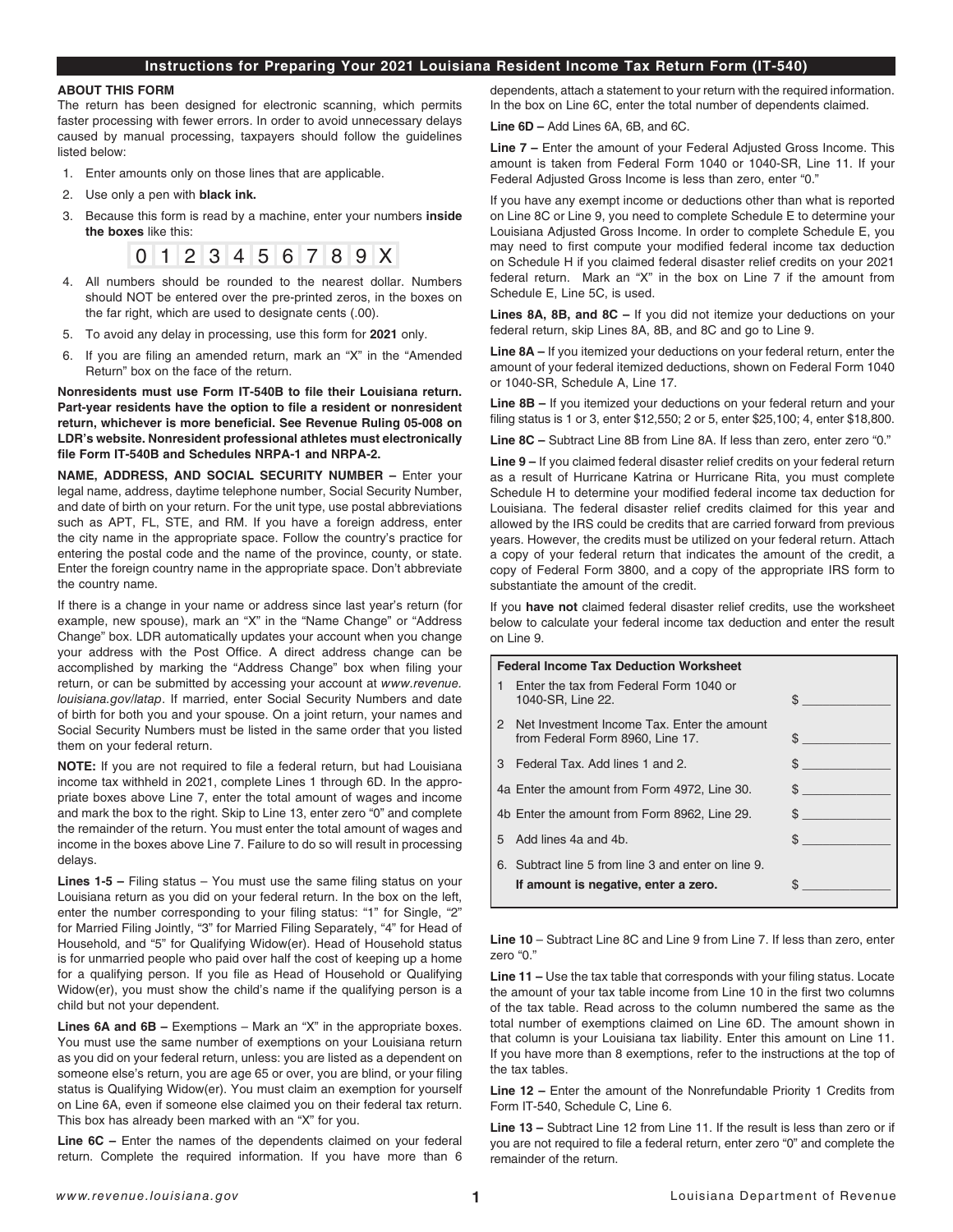## **Instructions for Preparing Your 2021 Louisiana Resident Income Tax Return** *...Continued*

**Line 14 –** Enter the amount of your Louisiana Refundable Child Care Credit from the 2021 Louisiana Refundable Child Care Credit Worksheet, Line 11. This worksheet must be attached to your return. **Your Federal Adjusted Gross Income must be \$25,000 or less to claim a credit on this line.** See the Louisiana Child Care Credit instructions.

**Line 14A –** Enter the amount from the 2021 Louisiana Refundable Child Care Credit Worksheet, Line 3.

**Line 14B –** Enter the amount from the 2021 Louisiana Refundable Child Care Credit Worksheet, Line 6.

**Line 15 –** Enter the amount of your 2021 Louisiana Refundable School Readiness Credit. **Your Federal Adjusted Gross Income must be \$25,000 or less to claim a credit on this line.** The amount is determined from your Louisiana Refundable School Readiness Credit Worksheet. This worksheet must be attached to your return. In the boxes under Line 15, enter the number of your qualified dependents who attended the associated star rated facility or facilities.

**Line 16 –** Enter the amount of your Louisiana Earned Income Credit (LA EIC). If you claimed a Federal Earned Income Credit (EIC), you are entitled to a LA EIC as provided under R.S. 47:297.8. The refundable credit is equal to 5 percent of your Federal EIC. The Louisiana Earned Income Credit Worksheet must be attached to your return.

**Line 17 –** Enter the amount of the Other Refundable Priority 2 Credits from Form IT-540, Schedule F, Line 9.

**Line 18 –** Add Lines 14, and 15 through 17. Do not include amounts on Lines 14A and 14B.

**Line 19 –** If Line 13 is greater than Line 18, subtract Line 18 from Line 13. Also, enter a zero "0" on Line 20 and go to Line 21. Otherwise, enter a zero "0" on Line 19 and go to Line 20.

**Line 20 –** If Line 18 is greater than Line 13, subtract Line 13 from Line 18.

**Line 21** – Enter the amount of the Nonrefundable Priority 3 Credits from Form IT-540, Schedule J, Line 16. These credits are limited to the tax liability calculated on Line 19.

**Name Boxes –** Enter the first 4 letters of the primary taxpayer's last name in the boxes at the bottom of the second, third, and fourth pages.

**Line 22 –** Subtract Line 21 from Line 19. If less than zero, enter zero "0."

**Line 23 –** During 2021, if you purchased goods for use in Louisiana from outside the state and were not charged Louisiana state sales tax, you are required to file and pay the tax directly to LDR. This includes purchases from catalogs, television, Internet, another state, or outside the U.S. If any of the items were alcoholic beverages or tobacco products, you are required to file Form R-5629. Use the Consumer Use Tax Worksheet below to calculate your use tax. Do not include any consumer use tax reported for 2021 on Form R-1035, *Consumer Use Tax Return*, or purchases made for your business. You must register your business with LDR and report the use tax for your business under that account. Mark an "X" in the box to indicate if no use tax is due or the amount is from the Consumer Use Tax Worksheet.

**Line 24 –** Add Lines 22 and 23.

**Line 25 –** Enter the amount from Line 20, if applicable.

**Line 26 –** Enter the amount of the Refundable Priority 4 Credits from Form IT-540, Schedule I, Line 6.

**Line 27 –** Enter the amount of Louisiana income tax withheld in 2021. You must attach copies of all W-2 and 1099 forms that indicate tax was withheld.

**Line 28 –** Enter the amount of any credit carried forward from 2020. This amount is shown on your 2020 Form IT-540, Line 37, or IT-540B, Line 38.

**Line 29 –** Enter the total amount of estimated payments you made for the 2021 tax year.

**Line 30 –** Enter the amount of the payment made with your 2021 extension request.

**Line 31 –** Add Lines 25 through 30.

**Line 32 – Overpayment –** If Line 31 is greater than Line 24, subtract Line 24 from Line 31. **Your overpayment may be reduced by the Underpayment of Estimated Tax Penalty.** If Line 31 is equal to Line 24, enter a zero on Lines 32 through 39 and go to Line 40. If Line 31 is less than Line 24, enter a zero on Lines 32 through 38 and go to Line 39.

**Line 33 –** See instructions for Underpayment Penalty.

**Line 34 –** If Line 32 is greater than Line 33, subtract Line 33 from Line 32 and enter the balance on Line 34. If Line 33 is greater than Line 32, enter zero "0" on Lines 34 through 38, subtract Line 32 from Line 33, and enter the balance on Line 39.

**Line 35 –** You may donate all or part of your overpayment (Line 34) to various organizations or funds listed on Schedule D, Lines 2 through 19. Enter the amount from Schedule D, Line 20. This amount cannot be greater than Line 34.

**Line 36 –** Subtract Line 35 from Line 34. This amount of overpayment is available for credit or refund.

**Line 37 –** Enter the amount of available overpayment shown on Line 36 that you wish to credit to 2022.

**Line 38 –** Subtract Line 37 from Line 36. This amount is to be refunded. You must select how you want to receive your refund. If this is your first time filing, your refund cannot be directly deposited. Enter a "2" in the box if you want to receive your refund by paper check. Enter a "3" in the box if you want your refund directly deposited into your bank account. Carefully enter the information in the boxes to indicate the type of bank account, the routing number, and the account number. Your nine digit routing number appears under the memo line of your check; your bank account number will appear to the right of your routing number. **You are required to answer the question regarding the location of the bank account. If the information is unreadable or if you do not select a method to receive your refund, you will receive your refund by paper check.** Option 1 was omitted intentionally.

**Line 39 –** If Line 24 is greater than Line 31, subtract Line 31 from Line 24. If you entered an amount from Line 34 as the result of an underpayment penalty exceeding an overpayment, complete Lines 40 through 42, enter zero "0" on Lines 43 through 45, and go to Line 46**.**

**Lines 40 through 42 –** You may make a donation to the funds listed on Lines 40 through 42. You must include payment for the amount being donated with your return. The donation will not be made unless you make

# **Consumer Use Tax Worksheet**

Under La. R.S. 47:302(K), LDR is required to collect a 8.45 percent tax on out-of-state purchases subject to use tax. This 8.45 percent rate (which includes 4 percent to be distributed by LDR to local governments) is in lieu of the actual rate in effect for your area, and is payable regardless of the actual combined state and local rate for your area.

This law ensures that Louisiana businesses are not at a competitive disadvantage with out-of-state businesses who are not required to collect sales tax.

| 1. Taxable purchases \$      | .00     |                                         |
|------------------------------|---------|-----------------------------------------|
| Tax rate $(8.45$ percent $)$ | X .0845 |                                         |
| 2. Total use tax due \$      | .00     | Enter here and on Form IT-540, Line 23. |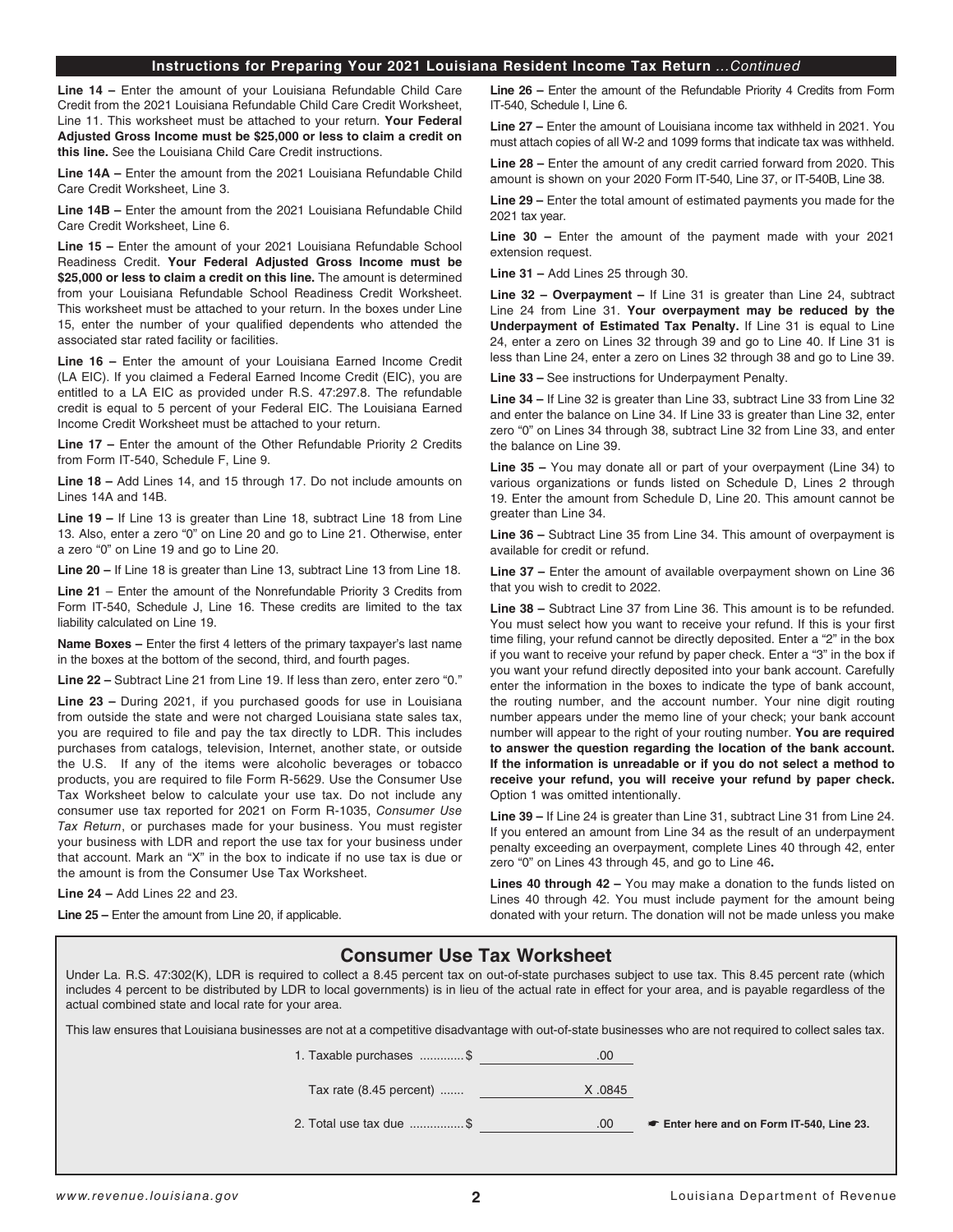## **Instructions for Preparing Your 2021 Louisiana Resident Income Tax Return** *...Continued*

payment and the donation cannot be refunded at a later date.

**Line 43 –** Interest is charged on all tax amounts not paid by the due date. Enter the amount from the Interest Calculation Worksheet, Line 5.

**Line 44 –** If you fail to file your tax return by the due date – on or before May 15, 2022, for calendar year filers, on or before your fiscal year due date, or on or before your approved extension date, you may be charged a delinquent filing penalty. Enter the amount from the Delinquent Filing Penalty Calculation Worksheet, Line 7.

**Line 45 –** If you fail to pay the tax due by the due date – on or before May 15, 2022, for calendar year filers, you may be charged a delinquent payment penalty. Enter the amount from the Delinquent Payment Penalty Calculation Worksheet, Line 7.

**Line 46 –** See the instructions for Underpayment Penalty.

**Line 47 –** Add Lines 39 through 46. You may make an electronic payment at *www.revenue.louisiana.gov/latap.* You may also make payment by check or money order. **DO NOT SEND CASH**. Make your check or money order payable to the **Louisiana Department of Revenue.** Print the last four digits of your Social Security Number on your check or money order and attach it to your return.

You can also pay your taxes by credit card over the internet or by telephone. Visit *www.revenue.louisiana.gov* for more information.



**Social Security Numbers** – Enter your social security number in boxes provided on each page of your return.

**Name Boxes** – Enter the first 4 letters of the primary taxpayer's **last name** in the boxes under the signature line.

**Filing** – **YOU MUST SIGN AND DATE YOUR RETURN**. If married filing jointly, both spouses must sign.

**Paid Preparer Instructions** – If your return was prepared by a paid preparer, that person must also sign in the appropriate space, complete the information in the "Paid Preparer Use Only" box and enter his or her identification number in the space provided under the box. If the paid preparer has a Preparer Tax Identification Number (PTIN), the PTIN must be entered in the space provided under the box; otherwise enter the Federal Employer Identification Number (FEIN) or LDR account number. If the paid preparer represents a firm, the firm's FEIN must be entered in the "Paid Preparer Use Only" box. The failure of a paid preparer to sign or provide an identification number will result in the assessment of the unidentified preparer penalty on the preparer. The penalty of \$50 is for each occurrence of failing to sign or failing to provide an identification number.

**DO NOT SUBMIT A PHOTOCOPY OF THE RETURN. Only submit an original return.**

Credit Registry and Revenue Information Bulletin 17-008 for claiming a

## **General Information Regarding Tax Credits**

If a schedule is required in the instructions below, you must attach a separate schedule for each credit claimed. The schedule should clearly identify the credit, your name, and your Social Security Number. If documentation is required, you must submit the documentation with your return. For faster processing, you can upload all required information when you file your return electronically. Revenue Information Bulletins are posted on *[www.revenue.louisiana.gov/policies](http://www.revenue.louisiana.gov/policies)* under Policy Documents.

**Note:** If you are claiming a credit that is recorded in the Tax Credit Registry, you must attach a copy of Form R-6135, *Credit Registration Form*, to the return and list the State Certification Number in the appropriate space on the return.

See Revenue Information Bulletin 14-005 for information on the Tax

**Pass-through Entity Tax Election:** If you are a shareholder, member, or partner of an entity that has made the pass-through entity tax election

purchased transferable tax credit.

to pay Louisiana income tax at the entity level, any credits earned by the entity for 2021 cannot be used on the individual income tax return. Credits earned in the year the election was made or after the election was made are tax items of the entity and the credit and its future carryforward must be reported on the entity's return. Tax credits earned in tax years prior to the election that have previously passed through to the owners are tax items of the owners and any credit carryforward remaining can only be used on the individual income tax return. See Revenue Information Bulletin 19-019 and LAC 61:l.1001(C)(6) for more information.

## **Instructions for Nonrefundable Priority 1 Credits, Schedule C**

**Line 1 –** If you are a resident of Louisiana, you are allowed a credit for income taxes paid to other states for income reported on your Louisiana return (R.S.47:33). Note that you may not claim the tax withheld; you must file a return with the other state and claim the tax actually paid. You may not claim credit for taxes paid to cities or foreign countries. See Revenue Ruling 02-013 for information on taxes paid to the District of Columbia.

The credit is allowed ONLY if the other state does not allow a nonresident credit against the income taxes imposed by that state for taxes paid or payable to the state of resident. The credit is limited to the amount of Louisiana income tax that would have been imposed if the income earned in the other state had been earned in Louisiana.

The credit is equal to the lesser of the amount of taxes paid to the other state or the amount determined by multiplying the taxpayer's Louisiana income tax liability by a fraction, the numerator of which is the taxpayer's Louisiana tax table income attributable to the other state to which net income taxes were paid, and the denominator of which is total Louisiana tax table income. See Revenue Information Bulletin 16-052 for information on qualifying states. A copy of the returns filed with the other states and Form R-10606, *Supplemental Worksheet for Credit for Taxes Paid to Other States*, must be attached to your return. If the taxes was paid on your behalf on a composite return to another state, copies of the return for the other state and your K-1 must be attached to the return.

**Line 1A –** Enter the total from Form R-10606, Column 8, Line 15.

**Line 1B –** Enter the total from Form R-10606, Column 9, Line 15.

**Additional Nonrefundable Priority 1 Credits, Lines 2 through 5**  Additional nonrefundable credits available for the tax year ending December 31, 2021, are referenced individually by a three-digit code. Please enter the credit description, identifying code, and the dollar amount claimed in the appropriate spaces on Lines 2 through 5.

**NOTE: Use only the codes referenced in the table on Schedule C. The codes listed here are not interchangeable with other codes listed in this booklet.** 

Example:

| <b>Credit Description</b> | Code | <b>Amount of Credit Claimed</b> |
|---------------------------|------|---------------------------------|
| Premium Tax               | 100  | 500                             |

**Line 6** – Add Lines 1B, and 2 through 5. Also, enter the amount on Form IT–540, Line 12.

**CODE CREDIT DESCRIPTION**

**100 – Premium Tax –** R.S. 47:227 provides a credit for premium taxes paid during the preceding 12 months by an insurance company authorized to do business in Louisiana. The credit may be passed through to individuals who are shareholders or members of certain legal entities. A schedule must be attached listing the entities that paid the premium tax and generated the credit on behalf of the individual.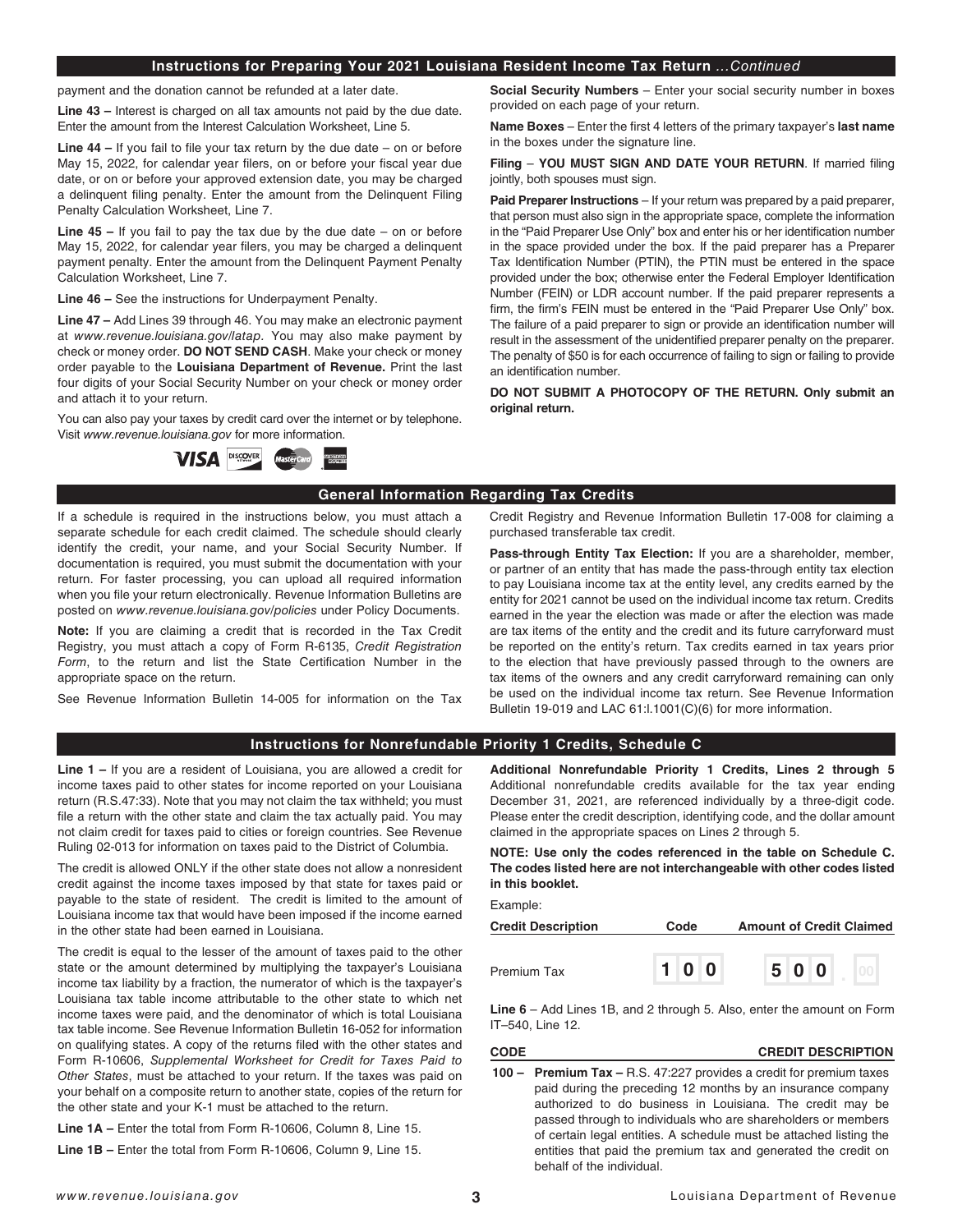# **Instructions for Nonrefundable Priority 1 Credits, Schedule C** *...Continued*

### **CODE CREDIT DESCRIPTION CODE CREDIT DESCRIPTION**

- **120 Bone Marrow** R.S. 47:287.758 provides a credit to employers authorized to do business in the state who incur bone marrow donor expense by developing a bone marrow donation program, educating employees related to bone marrow donations, making payments to a health care provider for determining tissue types of potential donors, and paying wages to an employee for time related to tissue typing and bone marrow donation. If the wage expense is used to obtain the credit, it cannot be deducted as an expense for income tax purposes. The credit can only be passed through to individuals who are shareholders or members of certain legal entities. The amount of the credit is equal to 18 percent of the bone marrow donor expense paid or incurred by the employer during the tax year.
- **150 – Qualified Playgrounds** R.S. 47:6008 provides a credit for donations to assist qualified playgrounds. The credit is for the lesser of \$720 or 36 percent of the value of the cash, equipment, goods, or services donated. For more information on this credit, see Revenue Ruling 02-020.
- **155 Debt Issuance** R.S. 47:6017 provides a credit for 72 percent of the amount of the filing fee paid to the Louisiana State Bond Commission, which is incurred by an economic development corporation in the preparation and issuance of bonds.

- **185 Conversion of Vehicle to Alternative Fuel** R.S. 47:6035 provides a credit for the purchase of or conversion of a vehicle designed to run on an alternative fuel. **To qualify for the credit for the purchase of a qualifying new vehicle or for vehicle conversions, you must have purchased the new vehicle or for conversion, have purchased and installed, before July 1, 2021.** See Revenue Information Bulletin 21-016. The credit for the purchase of a qualifying new vehicle is equal to 10 percent of the cost of the qualified vehicle or \$2,500, whichever is less. The credit for vehicle conversions or building of fueling stations is equal to 30 percent of the cost of the qualified cleanburning motor vehicle fuel property. See Revenue Information Bulletin 13-023 for definition of alternative fuel and Revenue Information Bulletin 17-016 for more information. You must attach documentation verifying the conversion or purchase of the vehicle and the vehicle's registration with the Louisiana Department of Public Safety.
- **199 Other –** Reserved for future credits.

## **Instructions for Donations, Schedule D**

**Line 1 –** Enter the amount of adjusted overpayment from Form IT-540, Line 34.

**Line 2 –** You may donate all or part of your adjusted overpayment to The Military Family Assistance Fund. This fund provides assistance to family members of active Louisiana military personnel.

**Line 3 –** You may donate all or part of your adjusted overpayment to the Coastal Protection and Restoration Fund for the purposes of coastal restoration, conservation, and hurricane protection. For more information, visit www.*coastal.louisiana.gov.*

**Line 4 –** You may contribute an amount of your adjusted overpayment to the Louisiana Student Tuition Assistance and Revenue Trust (START) Savings Program. Contributions are not allowed to a START K12 account. IMPORTANT: If filing a joint return, you or your spouse must be a registered account owner in the START Savings Program in order to contribute all or part of your overpayment. If you do not have an account, you may contact the Louisiana Office of Student Financial Assistance at 1-800-259-5626, or go to *www.startsaving.la.gov* to enroll. All contributions of your overpayment will be equally distributed among the account holder's beneficiaries.

**Line 5 –** You may donate all or part of your adjusted overpayment to the Wildlife Habitat and Natural Heritage Trust Fund. This fund provides for the acquisition and management of lands used for state parks, state forests, and wildlife and fishery management areas.

**Line 6 –** You may donate all or part of your adjusted overpayment to the Louisiana Cancer and Lung Trust Fund Board (LCLTFB). This fund provides for resources to reduce the incidence, morbidity, mortality, and economic impact of all forms of cancer through education, prevention, research, and early detection.

**Line 7 –** You may donate all or part of your adjusted overpayment to the Louisiana Pet Overpopulation Advisory Council for the purpose of promoting the proper treatment and well-being of animals. For more information, visit *www.louisianapetoverpopulation.org.*

**Line 8 –** You may donate all or part of your adjusted overpayment to promote unity among member food banks in Louisiana in support of their common mission to feed the hungry. For more information, visit *www.feedinglouisiana.org.*

**Line 9 –** You may donate all or part of your adjusted overpayment to the Make-A-Wish Foundation of the Texas Gulf Coast & Louisiana. For more information, visit *www.texgulf.wish.org.*

**Line 10 –** You may donate all or part of your adjusted overpayment to the Louisiana Association of United Ways/LA 2-1-1 for the purpose of the 2-1-1 helpline. For more information, visit *www.louisiana211.org*.

**Line 11 –** You may donate all or part of your adjusted overpayment to the American Red Cross. For more information, visit *www.redcross.org*.

**Line 12 –** You may donate all or part of your adjusted overpayment to the Honor Guard for Military Funerals Fund. This fund provides for military funeral honors for members of Louisiana's military forces.

**Line 13 –** You may donate all or part of your adjusted overpayment to the Louisiana State Troopers Charities, Inc. to assist in educational and community oriented programs that promote or improve the standing of the Louisiana State Police in the communities of this State.

**Line 14 –** You may donate all or part of your adjusted overpayment to the Friends of Palmetto Island State Park, Inc. for the purpose of supporting and enhancing the Palmetto Island State Park.

**Line 15 –** You may donate all or part of your adjusted overpayment to the Louisiana Horse Rescue Association. The purpose of this association is to provide sanctuary for abused or abandoned horses of racing breeds until caring homes are found for them. For more information, visit *www. louisianahorserescue.com.*

**Line 16 –** You may donate all or part of your adjusted overpayment to the Louisiana Coalition Against Domestic Violence (LCADV) fund. The purpose of this fund is to provide resources to educate women who are victims of domestic violence. For more information, visit *www.lcadv.org*.

**Line 17 –** You may donate all or part of your adjusted overpayment to the Dreams Come True, Inc. for the purpose of fulfilling dreams of children with life-threatening illnesses. For more information, visit *www.dctofla.com.*

**Line 18 –** You may donate all or part of your adjusted overpayment to the Sexual Trauma Awareness and Response (STAR) organization to support survivors of sexual trauma, improve systems response, and create social change to end sexual violence. For more information, visit *www.star.ngo*.

**Line 19 –** You may donate all or part of your adjusted overpayment to the Louisiana State University Agricultural Center Grant Walker Educational Center (4-H Camp Grant Walker) to provide quality field trips, off-season programs and other great educational products. For more information, visit *www.lsuagcenter.com/topics/kids\_teens/events/camps/grant\_walker*.

**Line 20 –** Add Lines 2 through 19. This amount cannot be more than Line 1. Also, enter this amount on Form IT-540, Line 35.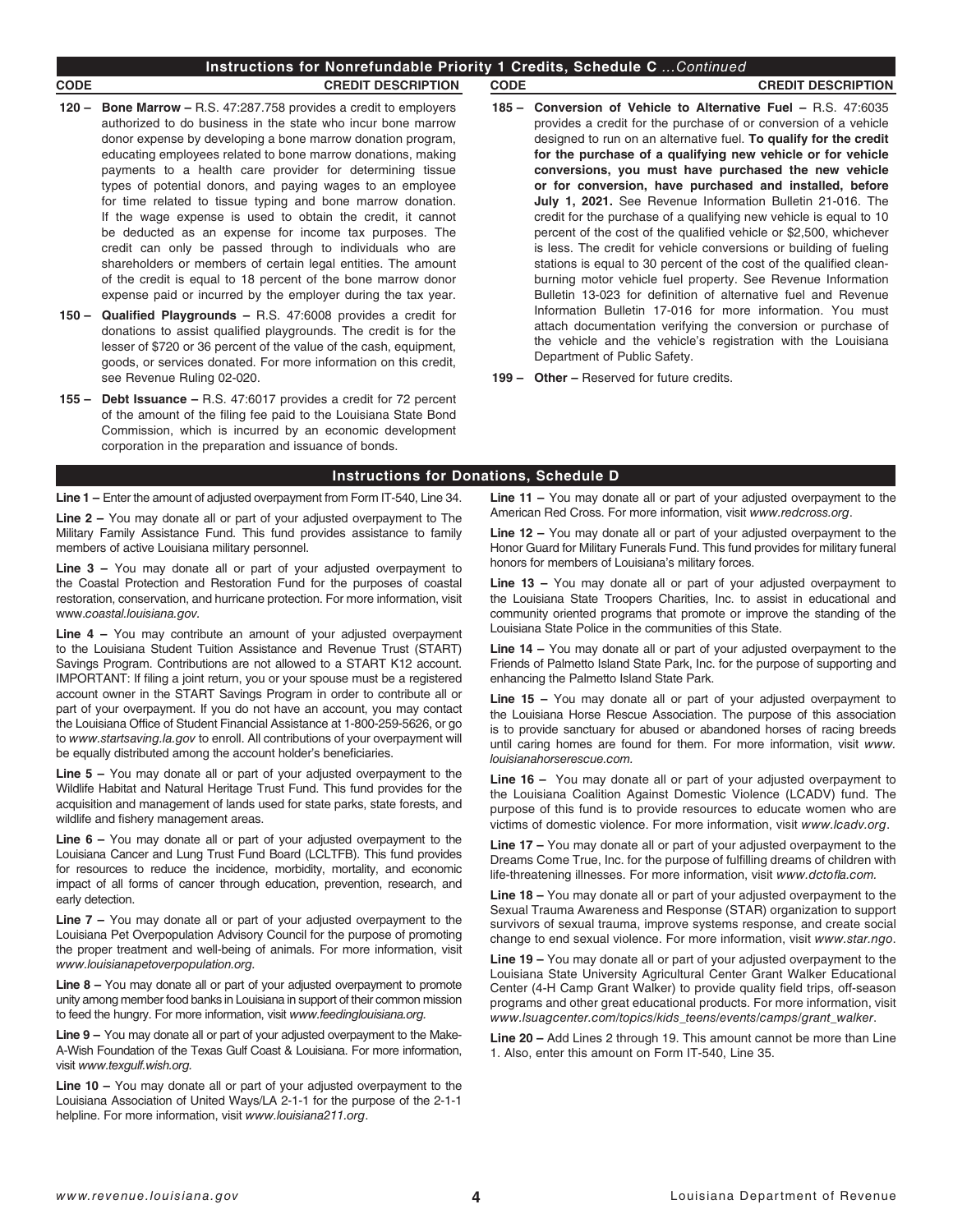# **Instructions for Adjustments to Income, Schedule E**

**Line 1 –** Enter the amount of your Federal Adjusted Gross Income. This amount is shown on your Federal Form 1040 or 1040-SR, Line 11. If the amount is less than zero, mark the box on Line 1. Do not use a negative sign with the amount. For example, if your Federal AGI is a \$10,000 loss, mark the box on Line 1 and enter 10,000.

**Line 2A –** Tax-exempt interest and dividend income reported on your federal return are taxable to Louisiana if ALL of the following conditions are met:

- a. You are filing as a resident of Louisiana.
- b. The interest or dividend income is received from obligations of a state or political subdivision of a state other than Louisiana. Obligations of the State of Louisiana, its political subdivisions, or public corporations created by them and their constituted authorities are exempt from Louisiana taxes.
- c. The obligations were purchased on or after January 1, 1980.

Enter the **TOTAL** taxable interest and dividends. Do not list interest and dividends separately. See Revenue Ruling 11-001 if you have any Build America Bonds.

**Line 2B –** Enter any previously exempted Louisiana Student Tuition Assistance and Revenue Trust (START) contributions that were refunded to you during 2021 by the Louisiana Office of Student Financial Aid.

**Line 2C –** R.S. 47:6301(A)(1)(a) provides for a prohibition on double state benefits for a donation to a school tuition organization. If you claimed the credit for a donation to a school tuition organization on Form IT-540, Schedule J, you must add back certain deductions taken at the federal level otherwise deductible for state income tax purposes if the following conditions are met:

- a. Your federal itemized deductions allowed by Internal Revenue Code Section 170 included the donation made to the school tuition organization as a charitable contribution on Schedule A attached to Federal Form 1040 or 1040-SR; and
- b. You claimed the excess federal itemized personal deduction on Form IT-540, Line 8C for the tax year in which the donation was made.

The amount required to be added back is the difference between the amount reported on Form IT-540, Line 8C and the recalculated excess federal itemized personal deduction after removing the donation from the individual's federal itemized personal deduction for the tax year in which the donation was made. The addition is limited to the amount of the credit claimed. See Revenue Information Bulletin 18-024 for more information. Attach a copy of Federal Form Schedule A and a schedule of the charitable contributions reported on Schedule A as documentation of the add-back amount.

**Line 2D –** R.S. 47:297.14 provides for an exclusion for an individual who is a shareholder, member, or partner of an entity that made the passthrough entity tax election under R.S. 47:287.732.2. This election allows S corporations, and other entities taxed as partnerships for federal income tax purposes, to pay Louisiana income tax at the entity level. The entity must have received LDR's approval of the election. The add-back amount is the Louisiana net operating loss that was reported at the entity level for this tax year that is included on Federal Form 1040 or 1040-SR. You must also include any net operating loss carried forward from a tax year in which the election was made and utilized in this tax year.

This amount should be included in the amount on Schedule E, Line 1. Do not include income not taxed at the entity level such as interest and dividend income. See Revenue Information Bulletin 19-019 and LAC 61:I.1001(C)(4) for more information.

**Line 3 –** Add Lines 1, 2A, 2B, 2C, and 2D. If the amount is less than zero, enter zero "0." **This line may not be less than zero.** 

## **EXEMPT INCOME LINES 4A THROUGH 4G**

Income items that are considered exempt by Louisiana law to arrive at Louisiana taxable income are referenced individually by a three-digit code. Enter the description, identifying code, and dollar amount in the appropriate spaces on Lines 4A through 4G.

**NOTE: Use only the codes referenced in the table on Schedule E. The codes listed here are not interchangeable with other codes listed in this booklet.** 

| Example:                     |      |        |
|------------------------------|------|--------|
| <b>Exemption Description</b> | Code | Amount |
| <b>START Savings Program</b> | 09E  | 700    |

## **CODE EXEMPTION DESCRIPTION**

- **01E – Interest and Dividends on U.S. Government Obligations –** Enter the amount of interest and dividends received from U.S. government obligations that are included in the amount on Line 1 of Schedule E. Include amounts received from mutual funds, which are identified as income from investments in U.S. government obligations. If the amount is not identified specifically, it is taxable and cannot be excluded.
- **02E – Louisiana State Employees' Retirement Benefits –** Enter the amount of retirement benefits received from the Louisiana State Employees' Retirement System. This amount should be included in the amount on Schedule E, Line 1. Indicate the month and year that you or your spouse retired in the appropriate space.
- **03E – Louisiana State Teachers' Retirement Benefits** Enter the amount of retirement benefits received from the Louisiana State Teachers' Retirement System. This amount should be included in the amount on Schedule E, Line 1. Indicate the month and year that you or your spouse retired in the appropriate space.
- **04E – Federal Retirement Benefits** Enter the amount of retirement benefits received from a Federal Retirement System, including benefits received from a military survivor benefit plan. This amount should be included in the amount on Schedule E, Line 1. Indicate the month and year that you or your spouse retired in the appropriate space.
- **05E – Other Retirement Benefits** Enter the amount of retirement benefits received from any retirement systems whose benefits are specifically exempted by law from Louisiana income tax. This includes retirement systems for school employees, State Police, municipal employees and police, parochial employees, firefighters, Assessors, Clerks of Court, District Attorneys, Registrars of Voters, Sheriffs, and certain local retirement systems. In the space provided, enter the name of the retirement system or the statutory citation exempting these benefits from Louisiana income tax. A list of the eligible retirement systems and their statutory citations can be found at *[www.revenue.louisiana.](http://www.revenue.louisiana.gov/FAQ/Details/1216) [gov/FAQ/Details/1216](http://www.revenue.louisiana.gov/FAQ/Details/1216)*. This amount should be included in the amount on Schedule E, Line 1. Indicate the month and year that you or your spouse retired in the appropriate space.
- **06E – Annual Retirement Income Exemption for Taxpayers 65 Years of Age or Older –** Up to \$6,000 of your annual retirement income may be exempted from state taxation if your filing status is single, head of household, married filing separately, or qualifying widow(er), and you are 65 years of age or older. If your filing status **is married filing jointly**, both you and your spouse are age 65 years or older, and each of you received annual retirement income, up to \$6,000 of the annual retirement income that **each** taxpayer receives may be exempt from state taxation. "Annual retirement income" that is taxable to Louisiana is any distributions from a pension, an annuity, or an individual retirement arrangement (IRA) that you receive and report on Federal Form 1040 or 1040- SR, Lines 4b and 5b. Do not include retirement benefits that are coded as 02E, 03E, 04E, or 05E. Enter the name of the payor on the line provided.

If your filing status is single, head of household, married filing separately, or qualifying widow(er), determine the exempt amount that should be entered for code 06E by completing the FIRST COLUMN of the worksheet provided on the next page.

If your filing status is married filing jointly, determine the exempt amount that should be entered for code 06E by completing BOTH COLUMNS of the worksheet provided on the next page.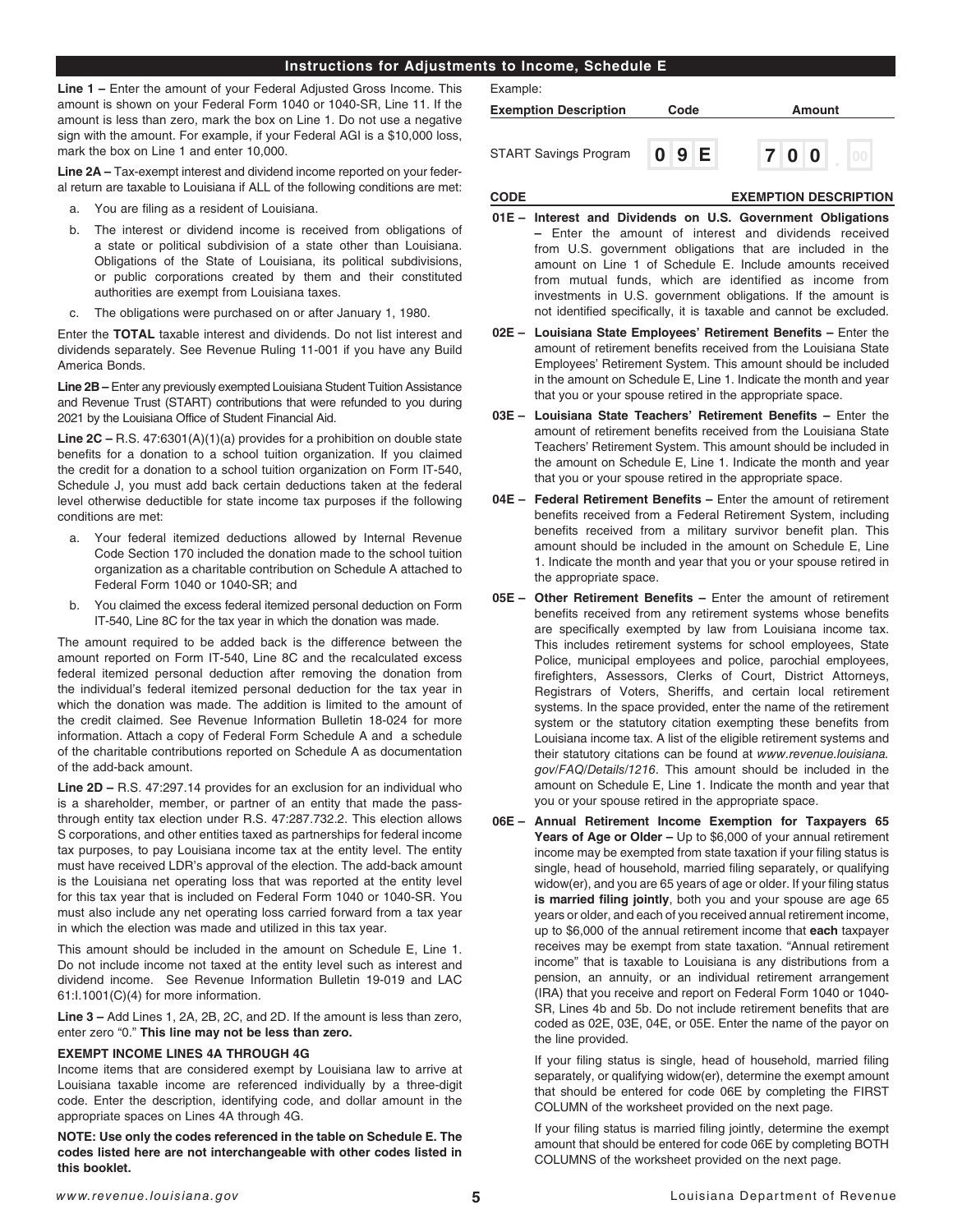# **Instructions for Adjustments to Income, Schedule E** *...Continued*

# **CODE EXEMPTION DESCRIPTION**

| <b>Worksheet for Code 06E</b>                                                                                                                                                                    | <b>Taxpayer</b> | <b>Spouse</b> |
|--------------------------------------------------------------------------------------------------------------------------------------------------------------------------------------------------|-----------------|---------------|
| 1. Enter retirement income you received and<br>reported on Federal Form 1040 or 1040-<br>SR, Lines 4b and 5b. Enter taxpayer's<br>amount on Line 1(a) and enter spouse's<br>amount on Line 1(b). | a.              | b.            |
| 2. Enter retirement income you received<br>and reported as codes 02E, 03E, 04E,<br>and 05E of Schedule E. Enter taxpayer's<br>amount on Line 2(a) and enter spouse's<br>amount on Line 2(b).     |                 |               |
| 3. Subtract Line 2 from Line 1.                                                                                                                                                                  |                 |               |
| 4. Maximum exemption for individuals 65 or<br>older.                                                                                                                                             | \$6,000         | \$6,000       |
| 5. For each taxpayer 65 or older, enter the<br>amount from Line 3, or Line 4, whichever<br>is less.                                                                                              |                 |               |
| 6. If your filing status is single, head of household, married filing sepa-<br>rately, or qualifying widow(er), enter the amount from Line 5(a) above                                            |                 |               |

- rately, or qualifying widow(er), enter the amount from Line 5(a) above on Schedule E and code as 06E. If your filing status is married filing jointly, add the amounts on Lines  $5(a)$  and  $5(b)$  above and enter the result on Schedule E and code as 06E.
- **07E – Taxable Amount of Social Security –** Social Security benefits that are taxed on your federal return are exempt from Louisiana tax. Enter the amount shown on your Federal Form 1040 or 1040- SR, Line 6b.
- **08E – Native American Income –** Louisiana Administrative Code 61:I.1303 provides that income derived from sources **on the reservation** that have been earned or received by an enrolled member of a federally recognized Indian tribe who resides on that tribe's reservation shall be exempted from Louisiana individual income tax. The income derived from sources **outside of the reservation, including sources outside of Louisiana,** that have been earned or received by an enrolled member of a federally recognized Indian tribe residing on that tribe's reservation is taxable for Louisiana individual income tax purposes. Income earned by a member of a federally recognized tribe residing off of the tribe's reservation in Louisiana is taxable regardless of the income source. Additionally, an enrolled member of a federally recognized Indian tribe who resides on the reservation for a portion of the year and resides off the reservation for a portion of the year is taxed based on where the enrolled member resided when the income was earned.
- **09E – START Savings Program Contributions –** R.S. 47:293(9)(a) (vi) provides that any Louisiana Student Tuition Assistance and Revenue Trust (START) account holders with a filing status of single, married filing separately, head of household, and qualifying widow(er) can exempt up to \$2,400 per beneficiary from Louisiana taxable income. Account holders with a filing status of married filing jointly can each exempt up to \$4,800 per beneficiary from Louisiana taxable income. In certain situations, the exemption amount can be doubled. See Revenue Information Bulletin 06-003 on LDR's website. The exemption is not allowed for amounts contributed to a START K12 account.
- **10E – Military Pay Exclusion –** R.S. 47:293(9)(e) provides an exclusion to Louisiana residents who were on active duty in the U.S. armed forces for 120 or more consecutive days. The exempt portion is the compensation earned outside of Louisiana during and after 120 plus consecutive days of active duty, up to \$30,000. Example: If on January 15, 2021, you went on active duty and continuously remained on active duty at least through May 12, 2021, (120 days) during which you served 40 days in Louisiana and the remainder outside of Louisiana, income from the 41st day forward is exempt, up to \$30,000, once you have served more than 120 consecutive days. Retain a copy of your official orders, including endorsements

**CODE EXEMPTION DESCRIPTION**

that establish your 120 plus consecutive days of active duty with your 2021 return. If filing electronically, bring a copy of your orders including endorsements to your tax preparer.

- **11E – Road Home –** R.S. 47:293(9)(a)(i) provides that any grant, loan, or other benefit directly or indirectly provided to a taxpayer by the Disaster Recovery Unit of the Office of Community Development shall be excluded if the income was included in the taxpayer's Federal Adjusted Gross Income. Benefits may include payments from Restore Louisiana for recovery from the Great Flood of 2016. This amount should be included in the amount on Schedule E, Line 1.
- **13E – Recreation Volunteer** R.S. 47:293(9)(a)(xii) provides an exclusion of \$500 per tax year for individuals who volunteer for recreation departments. To qualify for this exclusion, the taxpayer must serve as a volunteer for 30 or more hours during the taxable year and must be registered as a volunteer with a recreation department operated by the state of Louisiana or a political subdivision of the state. The recreation department must certify that the taxpayer served as a volunteer and was not compensated for their services.
- **14E – Volunteer Firefighter** R.S. 47:293(9)(a)(xii) provides an exclusion of \$500 per tax year for individuals who serve as volunteer firefighters. To qualify for this exclusion, the taxpayer must complete 24 hours of continuing education and be an active member of the Louisiana State Fireman's Association or on the departmental personnel roster for the State Fire Marshal's Volunteer Fireman's Insurance Program. To substantiate the exclusion, a taxpayer should retain either a membership card with the taxpayer's name and the applicable tax year, a lifetime membership card, or a copy of the departmental personnel roster for the State Fire Marshal's Volunteer Fireman's Insurance Program and a certificate or other document provided to the taxpayer noting the date of the training, the topic covered, the duration of the training, and name and contact information of the person providing the training to support the continuing education requirements.
- **16E Voluntary Retrofit Residential Structure –** R.S. 47:293(9) (a)(xiii) provides an exclusion for a taxpayer who voluntarily retrofits an existing residential structure on which the homestead exemption is claimed for ad valorem tax purposes, and the structure is not rental property. The exclusion is for 50 percent of the cost paid or incurred on or after January 1, 2007, less the value of any other state, municipal, or federally sponsored financial incentives and is limited to \$5,000 per retrofitted residential structure. To qualify, the voluntary retrofitting must not be a construction, reconstruction, alteration, or repair of an existing residential structure and must comply with the State Uniform Construction Code. See Revenue Information Bulletin 09-007 for more information.
- **17E Elementary and Secondary School Tuition** R.S. 47:297.10 provides a deduction for expenses paid for your qualified dependent's enrollment in a nonpublic elementary or secondary school or any public elementary or secondary laboratory school operated by a public college or university. The dependent must be claimed on your 2021 return or must have been claimed on your 2020 return. To calculate the amount of the deduction, use the 2021 Louisiana School Expense Deduction Worksheet on the back of Schedule E.
- **18E – Educational Expenses for Home-Schooled Children –** R.S. 47:297.11 provides a deduction for expenses paid for homeschooling your qualified dependent. The dependent must be claimed on your 2021 return or must have been claimed on your 2020 return. To calculate the amount of the deduction, use the 2021 Louisiana School Expense Deduction Worksheet on the back of Schedule E.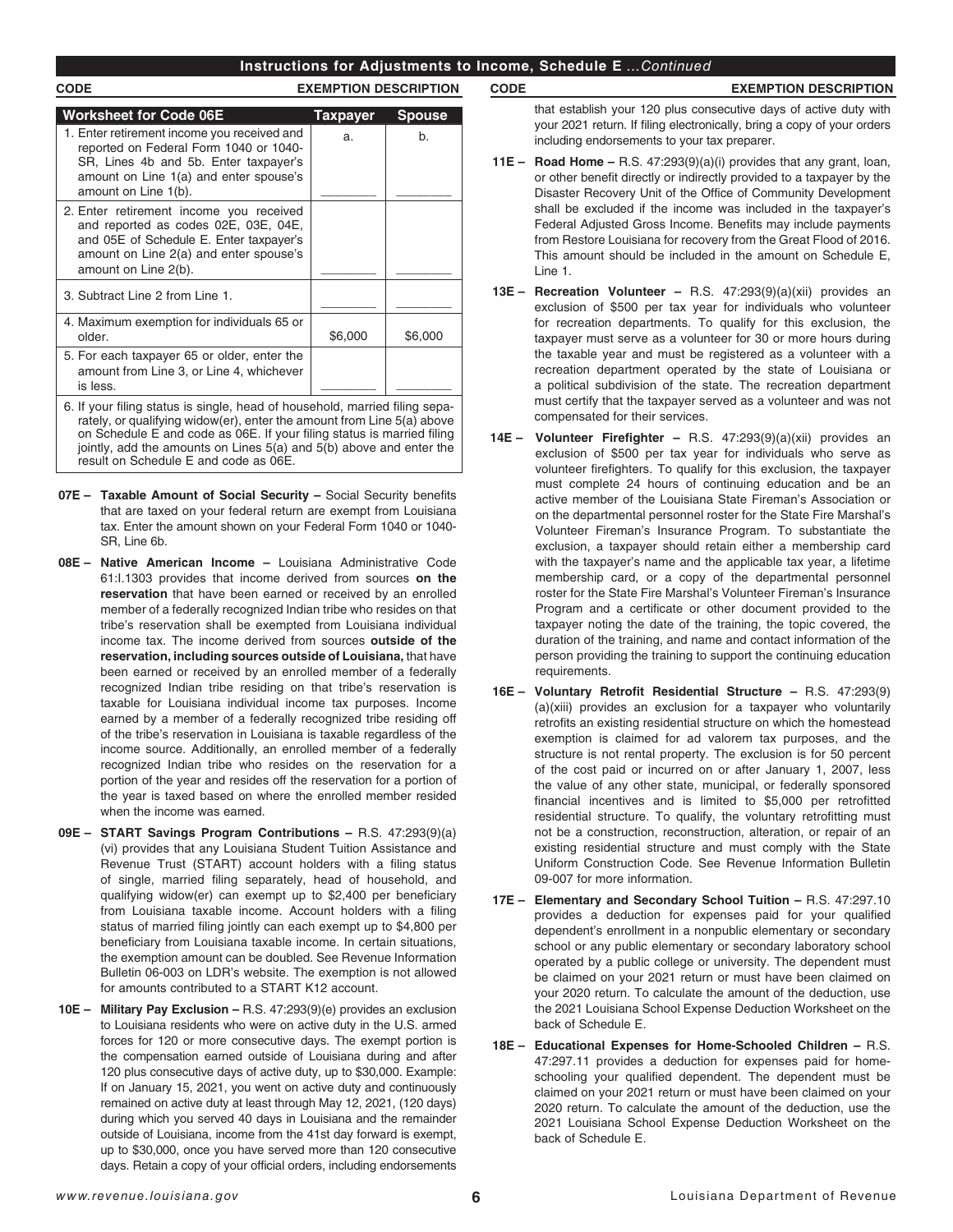- **19E Educational Expenses for a Quality Public Education** R.S. 47:297.12 provides a deduction for expenses paid for a quality education for your qualified dependent's enrollment in a public elementary or secondary school. The dependent must be claimed on your 2021 return or must have been claimed on your 2020 return. To calculate the amount of the deduction, use the 2021 Louisiana School Expense Deduction Worksheet on the back of Schedule E.
- **20E Capital Gain from Sale of Louisiana Business** R.S. 47:293(9) (a)(xvii) provides a deduction for net capital gains resulting from the sale or exchange of an equity interest; or from the sale or exchange of substantially all of the assets of a nonpublicly traded corporation, partnership, limited liability company, or other organization commercially domiciled in Louisiana. To qualify for the deduction, the taxpayer must have held the business for a minimum of five years immediately prior to the sale or exchange. Attach a copy of your federal return and supporting forms and Form R-6180, *Net Capital Gains Deduction Worksheet,* showing the calculation of the deduction and all tiers of any flow-thru amounts. See Revenue Information Bulletins 10-017 and 16-039 for more information. This amount should be included in the amount on Schedule E, Line 1.
- **21E Employment of Certain Qualified Disabled Individuals** R.S. 47:297.13 provides a deduction for a taxpayer who provides continuous employment to a qualified individual with a disability within this state. Form R-10605, *Application for Deduction for Employment of Certain Qualified Disabled Individuals*, must be attached to your return.
- **22E S Bank Shareholder Income Exclusion** R.S. 47:297.3 provides an exclusion for an S Bank shareholder for the portion of the income reported by an S Bank on Federal Form 1120S, Schedule K-1, or the portion of the income reported by an S Bank on an equivalent document, which is attributable to the net earnings used to compute the S Bank's shares tax as provided in R.S. 47:1967. Attach a copy of Schedule K-1 as documentation for the amount excluded. The exclusion is only allowed if the entity did not make the pass-through entity tax election under R.S. 47:287.732.2. This amount should be included in the amount on Schedule E, Line 1.
- **23E Entity Level Taxes Paid to Other States**  R.S. 47:33(A) (7) provides a deduction for an individual partner, member, or shareholder's proportionate share of an entity-level tax paid to other states that is based solely upon net income included in the entity's federal taxable income without any capital component. The deduction is for the taxpayer's share of the tax paid during 2021 and is limited to the extent that the proportionate share of the related income is or was taxed by Louisiana. The deduction is only allowed if the entity did not make the pass-through entity tax election under R.S. 47:287.732.2. Proof of payment to the other state and copy of the returns filed with the other states must be attached to your return.
- **24E – Pass–Through Entity Exclusion –** R.S. 47:297.14 provides for an exclusion for an individual who is a shareholder, member, or partner of an entity that made the pass-through entity tax election under R.S. 47:287.732.2. This election allows S corporations, and other entities taxed as partnerships for federal income tax purposes, to pay Louisiana income tax at the entity level. The entity must have received LDR's approval of the election. The excluded amount is the income that was taxed at the entity level that is included on Federal Form 1040 or 1040-SR. This amount should be included in the amount on Schedule E, Line 1. Do not include income not taxed at the entity level such as interest and dividend income. See Revenue Information Bulletin 19-019 and LAC 61:I.1001(C)(4) for more information. Form 6981, *Louisiana Statement of Owner's Share of Entity Level Tax Items*, must be attached to your return.

# **CODE EXEMPTION DESCRIPTION CODE EXEMPTION DESCRIPTION**

- **27E – COVID-19 Relief Benefits** Act 54 of the 2021 Regular Legislative Session provides an exemption for any gratuitous grant, loan, rebate, tax credit, advance refund, or other qualified disaster relief benefit provided directly or indirectly by the state or federal government as a COVID-19 relief benefit if the income was included in the taxpayer's Federal Adjusted Gross Income. Benefits may include payments from the Louisiana Main Street Recovery Fund and the Frontline Workers COVID-19 Hazard Pay Rebate Program. See Revenue Information Bulletin 21-019. Attach a schedule detailing the source and amount of the excluded benefits and a copy of the Federal Form 1040. This amount should be included in the amount on Schedule E, Line 1.
- **49E – Other –** On a separate schedule, list the source and amount of other income included in Schedule E, Line 1, which Louisiana cannot tax. You must attach copies of supporting documentation in order to verify the exemption claimed on this line. Do not list income earned in another state. Residents of Louisiana are taxed on all income, regardless of where the income was earned. Credit for taxes paid to other states may be deducted on Nonrefundable Priority 1 Credits, Schedule C, Line 1. Nonresidents must use Form IT-540B to determine their Louisiana tax. Part-year residents have the option to file a resident or nonresident return, whichever is more beneficial. Nonresident professional athletes must file Form IT-540B and Schedules NRPA-1 and NRPA-2 electronically. Disabled individuals claiming an exemption under R.S. 47:59.1 for making adaptations to their home should use this code to deduct the expenses from their gross income. Persons receiving disability income (R.S. 47:44.1(B)) for a permanent, total disability may exclude up to \$6,000 of annual disability income from their taxable income. See Revenue Ruling 11-001 if you have any Build America Bonds.

**Note:** *Depletion deduction is limited to the amount of federal depletion. Louisiana does not have a provision that allows excess depletion on individual income tax.*

# **Line 4H –** Add Lines 4A through 4G.

**Line 4I –** Enter the amount of federal tax applicable to the exempt income shown on Line 4H. If Line 9 on Form IT-540 is greater than zero, complete both options and use the option that results in the *lower* federal tax. You may need to first compute your modified federal income tax deduction for Louisiana purposes if you have taken certain federal credits as a result of Hurricanes Katrina or Rita. See instructions for Line 9.

# **Option 1:**

| If Line 4H is:      | Then enter on Line 4I:                        |  |  |
|---------------------|-----------------------------------------------|--|--|
| Less than \$15,000  | -0-                                           |  |  |
| $$15.000 - $50.000$ | 25% of the amount over \$15,000               |  |  |
| More than \$50,000  | \$8,750, plus 40% of the amount over \$50,000 |  |  |

**Option 2:** Divide Line 4H by Line 1. Carry out two decimal places in the percentage. For example, 48.32 percent. **DO NOT ROUND UP**. The percentage cannot exceed 100 percent. Multiply your total federal tax from Form IT-540, Line 9, by the ratio obtained. If there is no applicable federal tax, enter zero "0."

**Line 4J –** Subtract Line 4I from Line 4H.

**Line 5A –** Subtract Line 4J from Line 3.

**Line 5B –** Enter the amount of your IRC 280C expense adjustment. See Revenue Information Bulletin 06–017 for further details. To substantiate the credit, provide LDR with a copy of Federal Form 3800 that indicates the credit plus the appropriate form for the credit. A shareholder of an S corporation or other pass-through entity should attach a copy of the Schedule K-1 to substantiate the credit if the entity did not make the passthrough entity tax election.

**Line 5C –** Subtract Line 5B from Line 5A. Enter the result here and on Form IT-540, Line 7. Mark an "X" in the box on Form IT-540, Line 7, indicating that Schedule E was used. If the amount is less than zero, enter zero "0."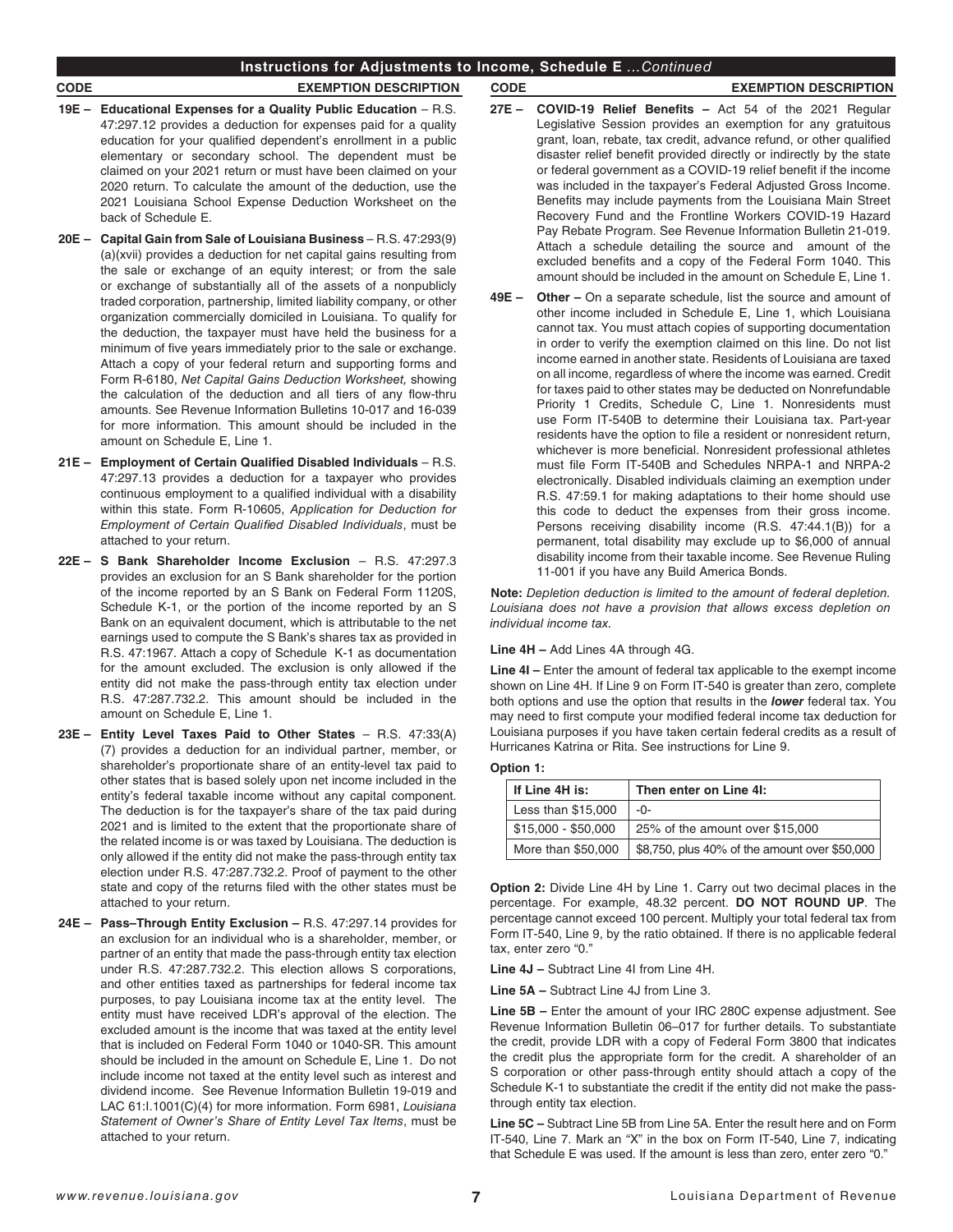# **Instructions for Refundable Priority 2 Credits, Schedule F**

## **Refundable Priority 2 Credits, Lines 1 through 5**

Refundable credits available for the tax year ending December 31, 2021, are referenced individually by a three-digit code. Please enter the credit description, identifying code and the dollar amount claimed in the appropriate spaces on Lines 1 through 5.

**NOTE: Use only the codes referenced in the table on Schedule F. The codes listed here are not interchangeable with other codes listed in this booklet.**

| Example: |  |
|----------|--|
|          |  |

| <b>Credit Description</b>   | Code  |  |     |  | <b>Amount of Credit Claimed</b> |
|-----------------------------|-------|--|-----|--|---------------------------------|
| <b>Historic Residential</b> | 6 0 F |  | 400 |  |                                 |

**Line 5A –** If you are claiming the School Readiness Child Care Directors and Staff credit (credit code 66F), you must enter the facility license number from Form R-10615, *Louisiana School Readiness Tax Credit For Child Care Director and Staff Member*, on Line 5A. Failure to do so will result in processing delays.

**Transferable, Refundable Priority 2 Credits, Lines 6 through 8**  Complete Lines 6 through 8 if you are claiming the Musical and Theatrical Production credit. For Lines 6A, 7A, and 8A, enter the LDR State Certification Number from Form R-6135, for the credit claimed on Lines 6, 7, and 8 respectively. See Revenue Information Bulletin 17-008 for claiming a purchased transferable tax credit.

**Line 9 –** Add Lines 1 through 8. Also, enter the amount on Form IT-540, Line 17.

## **CODE CREDIT DESCRIPTION**

- **52F – Ad Valorem Offshore Vessels –** R.S. 47:6006.1 allows a refundable credit for 100 percent of the ad valorem taxes paid on vessels in Outer Continental Shelf Lands Act Waters. Copies of the tax assessment, the canceled check in payment of the tax, and a completed Form LAT 11A from the Louisiana Tax Commission must be attached to the return. DO NOT include payments of ad valorem taxes made after December 31, 2020 and before April 16, 2021 that were treated as paid on December 31, 2020 per Act 56 of the 2020 Second Extraordinary Legislative Session.
- **54F – Telephone Company Property –** R.S. 47:6014 allows a refundable credit for up to 40 percent of the ad valorem taxes paid to Louisiana political subdivisions by a telephone company with respect to that company's public service properties located in Louisiana. The credit may be passed through to individuals who are shareholders or members of certain legal entities. See the Pass-Through Entity Tax Election note under General Information Regarding Tax Credits. See Revenue Information Bulletin 01-004 on LDR's website. A schedule must be attached stating which entity paid the tax and obtained the credit on the individual's behalf. DO NOT include payments of ad valorem taxes made after December 31, 2020 and before April 16, 2021 that were treated as paid on December 31, 2020 per Act 56 of the 2020 Second Extraordinary Legislative Session.
- **55F – Prison Industry Enhancement** R.S. 47:6018 allows a refundable credit for 72 percent of the state sales and use tax paid by a taxpayer on purchases of specialty apparel items from a private sector Prison Industry Enhancement (PIE) contractor. Contact LDR for further information regarding this credit.
- **57F – Mentor-Protégé –** R.S. 47:6027 allows a refundable credit for a mentor business that fulfills the terms of a Mentor-Protégé Agreement as approved by the Louisiana Department of Economic Development. A copy of the certification of the credit must be attached to the return.
- **58F – Milk Producers –** R.S. 47:6032 allows a refundable credit for a resident taxpayer engaged in the business of producing milk for sale. Those milk producers that have obtained permits under the Louisiana Administrative Code, Title 51, and have met the requirements of the Food and Drug Administration, shall be certified by the Louisiana Department of Health to receive the

# **CODE CREDIT DESCRIPTION**

credit. Revenue Information Bulletin 08-014 provides information regarding the credit.

- **59F – Technology Commercialization –** R.S. 51:2351 et seq. allows a refundable credit for a qualifying individual or business that invests in the commercialization of Louisiana technology. Taxpayers must apply to the Louisiana Department of Economic Development to receive certification. A copy of the certification of the credit must be attached to the return.
- **60F – Historic Residential –** R.S. 47:297.6 allows a refundable credit for the amount of eligible costs and expenses incurred during the rehabilitation of an owner-occupied residential or owneroccupied mixed use structure located in a National Register Historic District, a cultural district, a local historic district, a Main Street District, or a downtown development district. The tax credit is limited to one credit per rehabilitated structure and cannot exceed \$18,500 per structure. Taxpayers must apply to the Louisiana Department of Culture, Recreation, and Tourism, Division of Historic Preservation for certification. A copy of the certification of the credit must be attached to the return.
- **62F – Musical and Theatrical Production –** R.S. 47:6034 allows a refundable credit for the production expenses, transportation costs, employment of college and vocational-technical students, employment of residents, and for the construction, repair, or renovation of facilities related to the live performance industry. Taxpayers must apply to the Louisiana Department of Economic Development to receive certification. A copy of the certification of the credit must be attached to the return. This credit can only be claimed on Lines 6 through 8.
- **65F School Readiness Child Care Provider –** R.S. 47:6105 allows a refundable credit for a child care provider who operates a facility or facilities where care is given to foster children in the custody of the Louisiana Department of Children and Family Services or to children who participate in the Child Care Assistance Program administered by the Louisiana Department of Education (LDE). The credit is based on the average monthly number of children who attended the facility multiplied by an amount based on the quality rating of the child care facility. For more information regarding this credit, contact LDE.
- **66F – School Readiness Child Care Directors and Staff –** R.S. 47:6106 allows a refundable credit for eligible child care directors and eligible child care staff. You must enter the facility license number from Form R-10615 on Line 5A and attach a copy of Form R-10615 to your return. Failure to do so will result in processing delays. The tax credit is based on certain attained qualifications for directors and staff members. The credit amount is variable and the 2021 amount is posted at *[www.revenue.louisiana.gov/SchoolReadiness](http://www.revenue.louisiana.gov/SchoolReadiness)*. For more information regarding this credit, contact the Louisiana Department of Education.
- **67F – School Readiness Business-Supported Child Care –** R.S. 47:6107 allows a refundable credit for a taxpayer who incurs eligible business-supported child care expenses. The percentage of eligible expenses allowed for the credit depends on the quality rating of the child care facility to which the expenses are related or the quality rating of the child care facility that the child attends. Copies of canceled checks and other documentation to support the amount of eligible expenses must be maintained and provided upon request. For more information regarding this credit, contact the Louisiana Department of Education.
- **68F – School Readiness Fees and Grants to Resource and Referral Agencies –** R.S. 47:6107 allows a refundable credit for a taxpayer whose business pays fees and grants to child care resource and referral agencies. The credit cannot exceed \$5,000 per tax year. Attach a copy of the receipt from the child care resource or referral agency and if applicable, a copy of the Schedule K-1 from the entity that made the donation to substantiate any credit earned from a pass-through entity. For more information regarding this credit, contact the Louisiana Department of Education.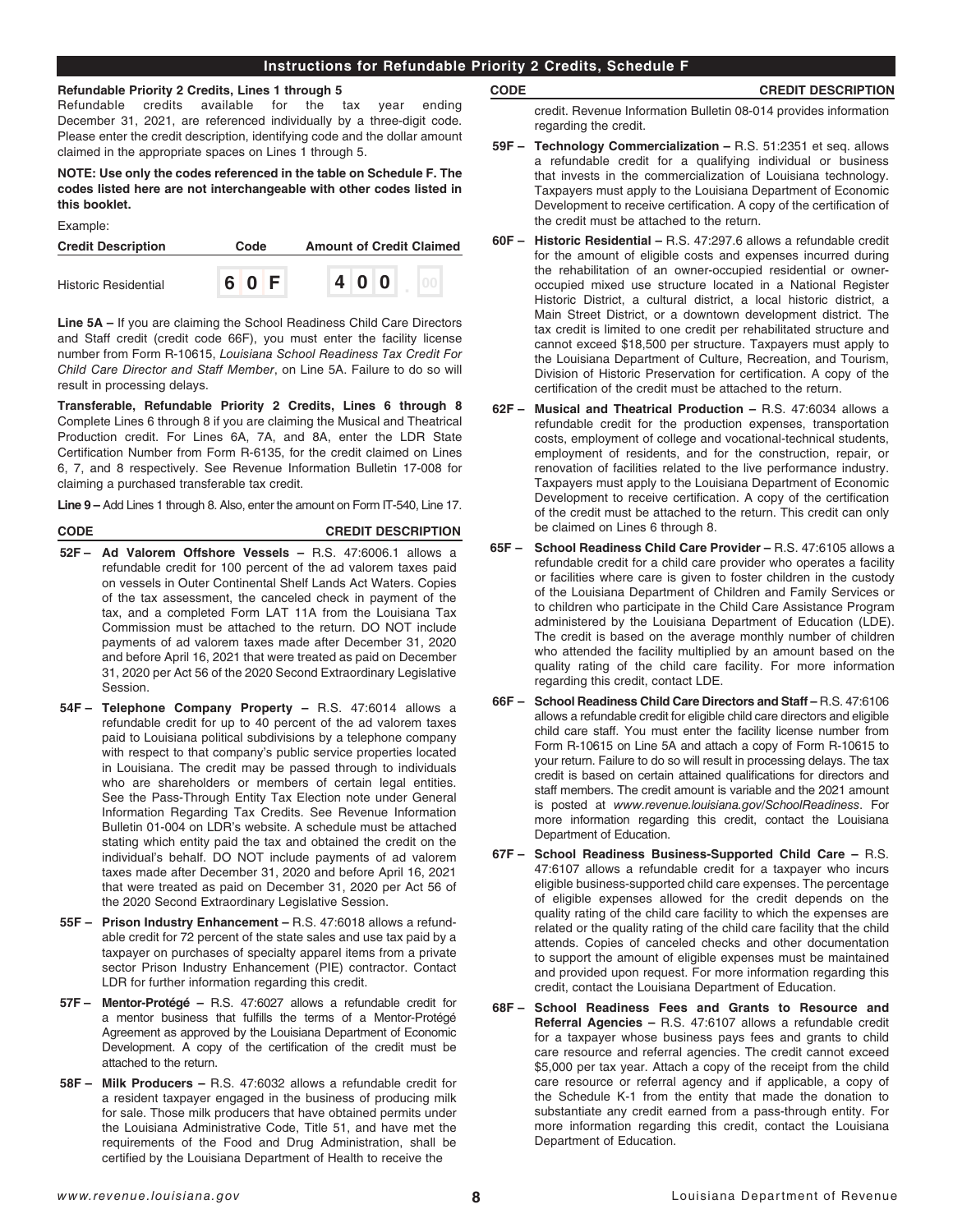## **CODE CREDIT DESCRIPTION CODE CREDIT DESCRIPTION**

- **70F – Retention and Modernization –** R.S. 51:2399.1 et seq. allows a refundable credit for an employer who incurs qualified expenditures to modernize existing operations in Louisiana to retain the business in the state. Taxpayers must apply to the Louisiana Department of Economic Development to receive certification. A copy of the certification of the credit must be attached to the return.
- 

- **73F – Digital Interactive Media & Software** R.S. 47:6022 allows a refundable credit to individuals for the investment in businesses specializing in digital interactive media and software. Taxpayers must apply to the Louisiana Department of Economic Development to receive certification. A copy of the certification of the credit must be attached to the return. See Revenue Information Bulletin 12-017 on LDR's website.
- **80F – Other Refundable Credit –** Reserved for future credits.

# **General Information about Disaster Relief Credits for Hurricane Katrina or Hurricane Rita**

## **Federal Disaster Relief Credits**

Louisiana provides a deduction for federal income taxes paid on Louisiana income. Generally, when the federal income tax liability is decreased by federal credits, the amount of the Louisiana income tax liability increases. R.S. 47:293(4)(b) expands the relief granted to Louisiana taxpayers who claimed certain disaster credits granted for **Hurricane Katrina or Hurricane Rita.** To avoid paying additional income tax, Louisiana taxpayers who received these federal credits may increase the amount of their Louisiana federal income tax deduction by the amount of certain disaster relief credits claimed on the 2021 federal income tax form. Louisiana Administrative Code (LAC) 61:I.601 designated the following federal credits which were earned pursuant to either the Katrina Emergency Tax Relief Act of 2005 or the Gulf Opportunity Zone Act of 2005 as disaster relief credits:

- 1. Employee Retention Credit
- 2. Work Opportunity Credit
- 3. Rehabilitation Tax Credit
- 4. Employer-Provided Housing Credit
- 5. Low Income Housing Credit
- 6. New Markets Tax Credit

For complete information about disaster relief credits, see LAC 61:I.601 on *www.revenue.louisiana.gov/policies.*

Consult your tax advisor or the IRS for information concerning the federal credits. If you claimed federal disaster relief credits on your federal return, complete Schedule H and attach a copy of the appropriate federal forms to your return to substantiate your modified Louisiana federal income tax deduction.

## **Instructions for Modified Federal Income Tax Deduction, Schedule H**

**Line 1 –** Enter the amount of your federal income tax liability from the Federal Income Tax Deduction worksheet in the instructions.

**Line 2 –** Enter the amount of federal disaster relief credits claimed on your federal return. The federal disaster relief credits claimed for this year and allowed by the IRS could be credits that are carried forward from previous years. Attach a copy of your federal return that indicates the amount of the credit, a copy of Federal Form 3800, and a copy of the appropriate IRS form in order to substantiate the amount of the credit.

**Line 3 –** Add the amounts from Lines 1 and 2 and enter the result on Line 3 and on Form IT-540, Line 9. Mark an "X" in the box on Form IT-540, Line 9 to indicate that your income tax deduction has been increased by the amount of federal disaster credits.

## **Instructions for Refundable Priority 4 Credits, Schedule I**

## **Refundable Priority 4 Credits, Lines 1 through 5**

Additional refundable credits available for the tax year ending December 31, 2021, are referenced individually by a three-digit code. Please enter the credit description, identifying code and the dollar amount claimed in the appropriate spaces on Lines 1 through 5.

**NOTE: Use only the codes referenced in the table on Schedule I. The codes listed here are not interchangeable with other codes listed in this booklet.**

## Example:

| <b>Credit Description</b> | Code  | <b>Amount of Credit Claimed</b> |
|---------------------------|-------|---------------------------------|
| <b>Inventory Tax</b>      | 5 0 F | 500                             |

**Line 6** – Add Lines 1 through 5. Also, enter the amount on Form IT-540, Line 26.

## **CODE CREDIT DESCRIPTION**

**50F – Inventory Tax –** You must attach Form R-10610, *Schedule of Ad Valorem Tax Credit Claimed by Manufacturers, Distributors, and Retailers,* to your return. R.S. 47:6006 allows a credit for ad valorem taxes paid to political subdivisions in Louisiana on inventory held by manufacturers, distributors, or retailers. For purposes of the limitations on refundability, members included in a consolidated federal tax return will be treated as one taxpayer. If the total amount eligible for the credit is less than or equal to \$500,000, 100 percent of any excess credit is refundable, and for total eligible amounts above \$500,000, 75 percent of any excess credit up to a maximum of \$750,000 is refundable. For businesses formed or first registered to do business in Louisiana after April 15, 2016, if the total amount eligible for the credit is less than \$10,000, 100 percent of any excess credit is refundable, and for total eligible amounts of \$10,000 or more, 75 percent of any excess credit up to a maximum of \$750,000 is refundable. The inventory tax credit is nonrefundable for taxes paid on inventory by any manufacturer who

## **CODE CREDIT DESCRIPTION**

claimed the property tax exemption under the Industrial Tax Exemption Program (ITEP) during the same year the inventory taxes were paid. DO NOT include payments of ad valorem taxes made after December 31, 2020 and before April 16, 2021 that were treated as paid on December 31, 2020 per Act 56 of the 2020 Second Extraordinary Legislative Session.

**51F – Ad Valorem Natural Gas –** You must attach Form R-10610 to your return. R.S. 47:6006 allows a credit for ad valorem taxes paid to political subdivisions in Louisiana on natural gas held, used or consumed in providing natural gas storage services or operating natural gas storage facilities. For purposes of the limitations on refundability, members included in a consolidated federal tax return will be treated as one taxpayer. If the total amount eligible for the credit is less than or equal to \$500,000, 100 percent of any excess credit is refundable, and for total eligible amounts above \$500,000, 75 percent of any excess credit up to a maximum of \$750,000 is refundable. For businesses formed or first registered to do business in Louisiana after April 15, 2016, if the total amount eligible for the credit is less than \$10,000, 100 percent of any excess credit is refundable, and for total eligible amounts of \$10,000 or more, 75 percent of any excess credit up to a maximum of \$750,000 is refundable. DO NOT include payments of ad valorem taxes made after December 31, 2020 and before April 16, 2021 that were treated as paid on December 31, 2020 per Act 56 of the 2020 Second Extraordinary Legislative Session.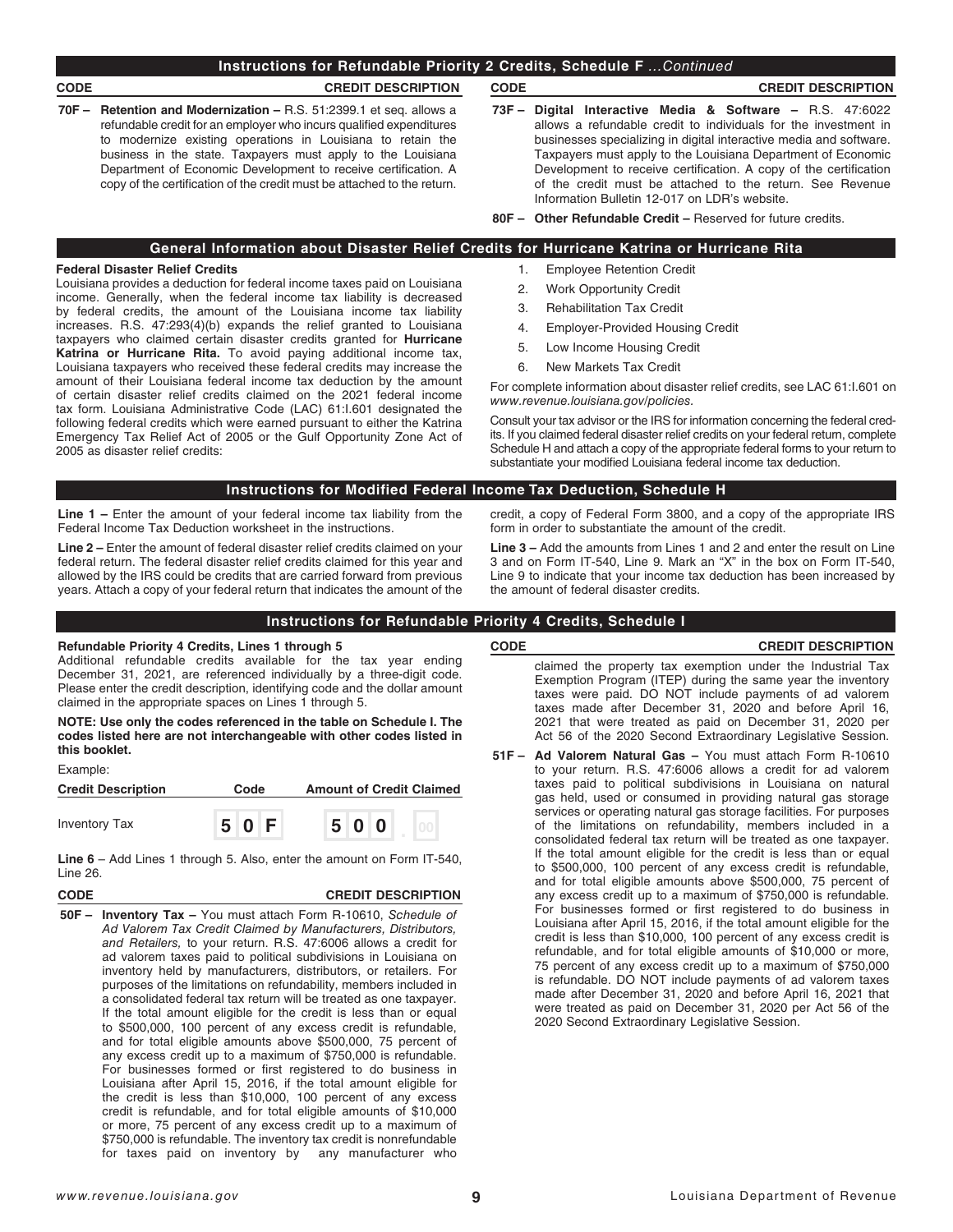# **Instructions for Nonrefundable Priority 3 Credits, Schedule J**

**Line 1 –** If you have claimed a Federal Child Care Credit on Federal Form 1040 or 1040-SR, Schedule 3, Line 13g, or Line 2 if applicable, enter the amount.

**Line 2 –** Enter the amount of your 2021 Louisiana Nonrefundable Child Care Credit from the Louisiana Nonrefundable Child Care Credit Worksheet. This worksheet must be attached to your return. **Your Federal Adjusted Gross Income must be greater than \$25,000 to claim this credit.** See the Louisiana Child Care Credit instructions.

**Line 3 –** Enter the amount of your Louisiana Nonrefundable Child Care Credit carried forward from 2016 through 2020. The amount of your 2015 Nonrefundable Child Care Credit Carryforward cannot be included in this amount. To determine the carry forward amount, use the Louisiana Nonrefundable Child Care Credit Worksheet.

**Line 4 –** Enter the amount of your Louisiana Nonrefundable School Readiness Credit. **Your Federal Adjusted Gross Income must be greater than \$25,000 to claim this credit.** The amount is determined from your Nonrefundable School Readiness Credit Worksheet. This worksheet must be attached to your return. In the boxes under Line 4, enter the number of your qualified dependents who attended the associated star rated facility or facilities.

**Line 5 –** Enter the amount of your Louisiana Nonrefundable School Readiness Credit carried forward from 2016 through 2020. The amount of your 2015 Nonrefundable School Readiness Credit Carryforward cannot be included in this amount. To determine the carry forward amount, use the Louisiana Nonrefundable School Readiness Credit Worksheet.

**Additional Nonrefundable Priority 3 Credits, Lines 6 through 11**  Additional nonrefundable credits available for the tax year ending December 31, 2021, are referenced individually by a three-digit code. Please enter the credit description, identifying code and the dollar amount claimed in the appropriate spaces on Lines 6 through 11.

**Transferable, Nonrefundable Priority 3 Credits, Lines 12 through 15** Complete Lines 12 through 15 if you are claiming a transferable credit. For Lines 12A, 13A, 14A, and 15A, enter the State Certification Number from Form R-6135 for credits claimed on Lines 12 through 15 respectively. See Revenue Information Bulletin 17-008 for claiming a purchased transferable tax credit.

**NOTE: Use only the codes referenced in the table on Schedule J. The codes listed here are not interchangeable with other codes listed in this booklet.**

Example:

| <b>Credit Description</b>                      | Code | <b>Amount of Credit Claimed</b> |
|------------------------------------------------|------|---------------------------------|
| <b>Inventory Tax Credit</b><br>Carried Forward | 500  | 500                             |

**Line 16 –** Add Lines 2 through 15. Also, enter the amount on Form IT-540, Line 21.

| CODE | <b>CREDIT DESCRIPTION</b> |
|------|---------------------------|
|      |                           |

- **202 – Organ Donation** This credit is no longer available because Act 403 of the 2017 Regular Legislative Session ended the credit effective December 31, 2019. If you have an eligible carryover amount, use this code to utilize the carryover amount for any years you have remaining in your ten (10) year carryover period.
- **208 Previously Unemployed** This credit was repealed by Act 202 of the 2019 Regular Legislative Session effective December 31, 2018. If you have an eligible carryover amount, use this code to utilize the carryover amount for any years you have remaining in your five (5) year carryover period.
- **221 Owner of Accessible and Barrier-free Home** This credit is no longer available because Act 403 of the 2017 Regular Legislative Session ended the credit effective December 31, 2019. If you have an eligible carryover amount, use this code to utilize the carryover amount for any years you have remaining in your five (5) year carryover period.
- **224 New Jobs Credit –** This credit is no longer available because Act 403 of the 2017 Regular Legislative Session ended the credit effective December 31, 2019. If you have an eligible carryover amount, use this code to utilize the carryover amount for any years you have remaining in your five (5) year carryover period.

## **CODE CREDIT DESCRIPTION**

- **228 Eligible Re-entrants –** This credit is no longer available because Act 403 of the 2017 Regular Legislative Session ended the credit effective December 31, 2019. If you have an eligible carryover amount, use this code to utilize the carryover amount for any years you have remaining in your five (5) year carryover period.
- **236 Apprenticeship –** This credit was repealed by Act 357 of the 2015 Regular Legislative Session. If you have an eligible carryover amount, use this code to utilize the carryover amount for any years you have remaining in your ten (10) year carryover period.
- **251 Motion Picture Investment –** R.S. 47:6007(C)(1) provides a credit for an individual taxpayer residing in Louisiana who invests in a state-certified, motion picture production. Taxpayers taking this credit may attach Form R-10611, *Motion Picture Investment Tax Credit Schedule*, as documentation for this credit. See *[www.](http://www.revenue.louisiana.gov/CreditCaps) [revenue.louisiana.gov/CreditCaps](http://www.revenue.louisiana.gov/CreditCaps)* for more information. This credit can only be claimed on Lines 12 through 15.
- **252 Research and Development –** R.S. 47:6015 provides a credit for any taxpayer who earned the credit based on participation in the Small Business Technology Transfer or the Small Business Innovation Research Grant program. This credit can only be claimed on Lines 12 through 15.
- **253 Historic Structures –** R.S. 47:6019 provides a credit if the taxpayer incurs certain expenses during the rehabilitation of a historic structure that is located in a Downtown Development District or cultural district. Refer to Revenue Information Bulletins 14-007 and 14-007A on LDR's website. This credit can only be claimed on Lines 12 through 15.
- **254 Digital Interactive Media –** R.S. 47:6022 provides a credit to individuals for the investment in businesses specializing in digital interactive media. Use this code for Digital Interactive Media credits earned for expenditures made prior to January 1, 2012. Taxpayers must apply to the Louisiana Department of Economic Development to receive certification. A copy of the certification of the credit must be attached to the return. See Revenue Information Bulletin 12-017 on LDR's website. This credit can only be claimed on Lines 12 through 15.
- **257 Capital Company** R.S. 51:1924 provides a credit for any person who invests in a certified Louisiana Capital Company. This credit must be approved by the Commissioner of the Louisiana Office of Financial Institutions. A copy of the certification must be attached to the return. This credit can only be claimed on Lines 12 through 15.
- **258 LA Community Development Financial Institution (LCDFI) –** R.S. 51:3085 et seq. provides a credit for certain investments in an LCDFI to encourage the expansion of businesses in economically distressed areas. The Louisiana Office of Financial Institutions administers this program. This credit can only be claimed on Lines 12 through 15.
- **259 New Markets –** R.S. 47:6016 provides a credit if the taxpayer makes certain qualified low-income community investments, as defined in Section 45D of the Internal Revenue Code. The taxpayer must be certified by the Louisiana Department of Economic Development and approved by LDR. If you have an eligible carryover amount, use this code to utilize the carryover amount for any years you have remaining in your carryover period. This credit can only be claimed on Lines 12 through 15.
- **261 Motion Picture Infrastructure –** R.S. 47:6007(C)(2) provides a credit for an approved state-certified infrastructure project for a film, video, television, or digital production or postproduction facility. Taxpayers must apply to the Louisiana Department of Economic Development to receive certification. A copy of the certification of the credit must be attached to the return. See *[www.revenue.louisiana.gov/CreditCaps](http://www.revenue.louisiana.gov/CreditCaps)* for more information. This credit can only be claimed on Lines 12 through 15.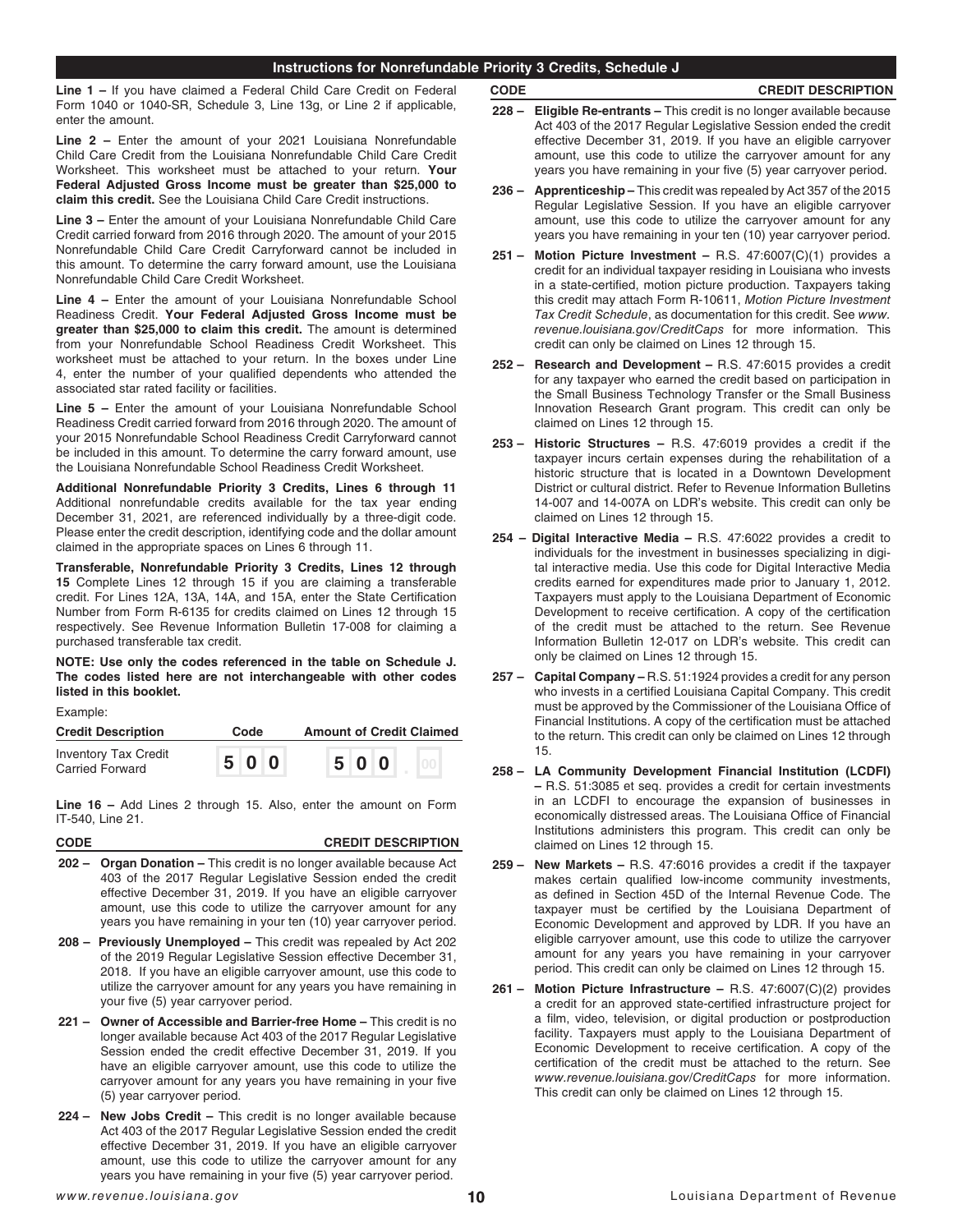# **Instructions for Nonrefundable Priority 3 Credits, Schedule J** *...Continued*

## **CODE CREDIT DESCRIPTION CODE CREDIT DESCRIPTION**

- **262 Angel Investor** R.S. 47:6020 provides a credit for taxpayers who make third party investments in certified Louisiana entrepreneurial businesses on or after January 1, 2011. To earn the Angel Investor Credit, taxpayers must file an application with the Louisiana Department of Economic Development. See Revenue Information Bulletin 12-009 on LDR's website. This credit can only be claimed on Lines 12 through 15.
- **299 Other –** Reserved for future credits.
- **300 Biomed/University Research** R.S. 17:3389 provides a credit to persons who establish research activities either in a Biomedical or a University Research and Development Park. The taxpayer must enter into a contract with the Louisiana Department of Economic Development, and a copy of the contract showing the credit granted must be attached to the return.
- **305 Tax Equalization –** R.S. 47:3201 et seq. provides a credit for tax equalization for certain businesses locating in Louisiana. The taxpayer must enter into a contract with the Louisiana Department of Economic Development, and a copy of the contract showing the credit granted must be attached to the return.
- **310 Manufacturing Establishments –** R.S. 47:4301 et seq. provides a credit to certain manufacturing establishments that have entered into a contract with the Louisiana Department of Economic Development. A copy of the contract showing the credit granted must be attached to the return.
- **399 Other** Reserved for future credits.
- **412 Refund by Utilities –** R.S. 47:287.664 provides a credit for certain court ordered refunds made by utilities to its customers.
- **424 Donation to School Tuition Organization –** R.S. 47:6301 provides a credit for donations made to a school tuition organization that provides scholarships to qualified students to attend a qualified school. Attach Form R-10604, *Receipt of Donation for Louisiana Tuition Donation Tax Credit,* a copy of Federal Form Schedule A and a schedule of the charitable contributions reported on Schedule A as documentation to verify the required add-back amount on Schedule E, Line 2C of your return. See Revenue Information Bulletin 18-024 for more information.
- **454 QMC Music Job Creation Credit** R.S. 47:6023 provides a credit to a Qualifying Music Company (QMC) that is a music publisher, sound recording studio, booking agent, or artist management that is engaged directly or indirectly in the production, distribution, and promotion of music. Taxpayers must apply to the Louisiana Department of Economic Development to receive certification. A copy of the certification of the credit must be attached to the return. The credit is limited to 50 percent of the taxpayer's tax liability.
- **457 Neighborhood Assistance –** R.S. 47:35 and R.S. 47:287.753 provide a credit for an entity engaged in the activities of providing neighborhood assistance, job training, education for individuals, community services, or crime prevention in Louisiana. The credit is equal to 50 percent of the amount contributed and cannot exceed \$180,000.
- **458 – Research and Development –** R.S. 47:6015(K) provides a credit for any taxpayer who claims a federal income tax credit under 26 U.S.C. §41(a) for increasing research activities or for a taxpayer who employs fewer than 50 employees and who meets the requirements of R.S. 47:6015(B)(3)(i). Beginning with the 2018 tax year, credits earned based upon participation in the Small Business Technology Transfer program or the Small Business Innovative Research Grant program should be claimed using credit code 252. The credit is obtained through the Louisiana Department of Economic Development and documentation from that agency must be attached to the return. See Revenue Information Bulletin 15-019 on LDR's website.
- **459 Ports of Louisiana Import Export Cargo –** R.S. 47:6036(I) provides a credit to individuals to encourage the use of state port facilities in Louisiana. The credit is based on the number of tons of qualified cargo imported and exported from or to manufacturing, fabrication, assembly, distribution, processing, or warehousing facilities located in the state. Taxpayers must

apply to the Louisiana Department of Economic Development to receive certification. A copy of the certification of the credit must be attached to the return.

- **460 LA Import –** Act 292 of the 2021 Regular Legislative Session provides a credit to encourage the utilization of Louisiana public port facilities for cargo imports and the development of new port infrastructure facilities for the manufacturing, distribution, and warehousing of imported goods. Taxpayers must apply to the Louisiana Department of Economic Development to receive certification. A copy of the certification of the credit must be attached to the return.
- **461 LA Work Opportunity –** Act 453 of the 2021 Regular Legislative Session provides a credit for a business that hires participants in the work release programs provided for in R.S. 15:711, 1111, 1199.9, and 1199.10. The Louisiana Department of Public Safety or applicable sheriff must certify that the eligible business employed an eligible re-entrant who is participating in a work release program on or after January 1, 2021 in an eligible job for 12 consecutive months. A copy of the certification of the credit must be attached to the return.
- **462 Youth Jobs –** Act 454 of the 2021 Regular Legislative Session provides a credit for a business that hires one or more eligible youth on or after July 1, 2021. To earn the credit, the eligible youth must work at least three (3) consecutive months in a fulltime or part-time position at the business. The credit is equal to \$1,250 for each eligible youth hired in a full-time position or \$750 for each eligible youth hired in a part-time position. Taxpayers must apply to the Department to receive certification. A copy of the certification of the credit must be attached to the return. See LAC 61:l.1921 for more information.
- **500 Inventory Tax Credit Carried Forward and ITEP –** R.S. 47:6006 provides a credit for ad valorem taxes paid to political subdivisions in Louisiana on inventory held by manufacturers, distributors, or retailers. Manufacturers, distributors, or retailers should use this code for the carryforward of unused nonrefundable credits (not current year credit) from 2015 through 2020. Manufacturers who claimed the property tax exemption under the Industrial Tax Exemption Program (ITEP) during the same year the inventory taxes were paid and members of their federal consolidated group, should use this code for the carryforward of unused nonrefundable credits from 2015 through 2020 and the current year credit calculated on the 2021 Form R-10610-ITE, *Schedule of Ad Valorem Tax Credit Claimed by ITEP Manufacturers for Ad Valorem Tax Paid on Inventory,* which must be attached to the return. DO NOT include payments of ad valorem taxes made after December 31, 2020 and before April 16, 2021 that were treated as paid on December 31, 2020 per Act 56 of the 2020 Second Extraordinary Legislative Session.
- **502 Ad Valorem Natural Gas Credit Carried Forward** R.S. 47:6006 provides a credit for ad valorem taxes paid to political subdivisions in Louisiana on natural gas held, used or consumed in providing natural gas storage services or operating natural gas storage facilities. Use this code for the carryforward of unused nonrefundable credits (not current year credit) from 2015 through 2020. DO NOT include payments of ad valorem taxes made after December 31, 2020 and before April 16, 2021 that were treated as paid on December 31, 2020 per Act 56 of the 2020 Second Extraordinary Legislative Session.
- **504 Atchafalaya Trace** R.S. 25:1226.4 provides a credit to certain heritage-based cottage industries that have entered into a contract with the State Board of Commerce and Industry. A copy of the contract must be attached to the return.
- **506 Cane River Heritage –** R.S. 47:6026 provides a credit for a heritage-based cottage industry located or to be located in the Cane River Heritage Area Development Zone. The taxpayer must enter into a contract with the Louisiana Department of Culture, Recreation, and Tourism, and a copy of the contract must be attached to the return.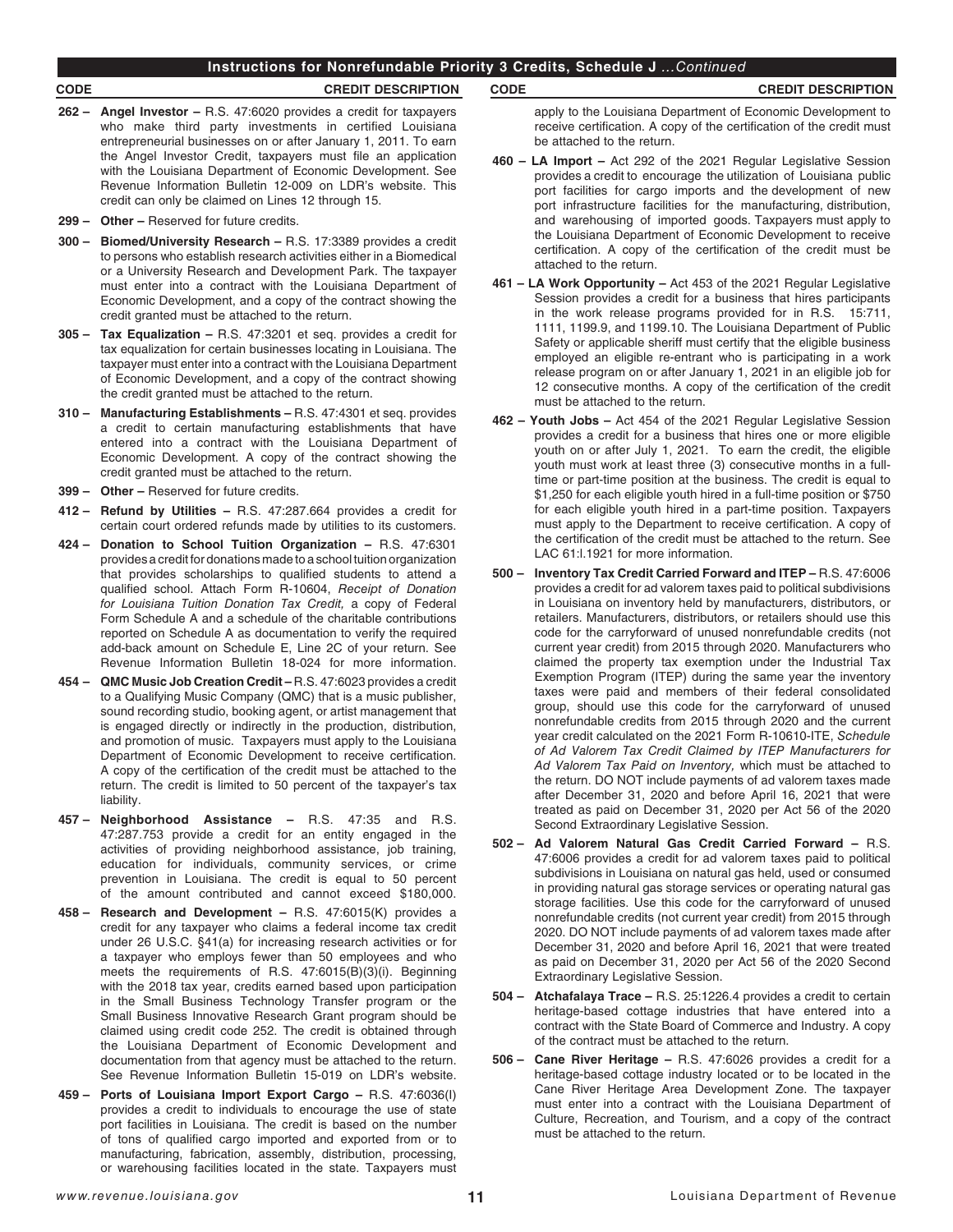# **Instructions for Nonrefundable Priority 3 Credits, Schedule J** *...Continued*

# **CODE CREDIT DESCRIPTION CODE CREDIT DESCRIPTION**

- **508 Ports of Louisiana Investor –** R.S. 47:6036(C) provides a credit to individuals to encourage investment in state port facilities in Louisiana. Taxpayers must apply to the Louisiana Department of Economic Development to receive certification. A copy of the certification of the credit must be attached to the return.
- **510 Enterprise Zone –** R.S. 51:1781 et seq. provides a credit for private sector investments in certain areas that are designated as "Enterprise Zones." The taxpayer must enter into a contract with the Louisiana Department of Economic Development, and a copy of the contract showing the credit granted must be attached to the return.
- **550 Recycling Credit –** R.S. 47:6005 provides a credit for the purchase of certain equipment or service contracts related to recycling. The credit must be certified by the Louisiana Department of Environmental Quality and a copy of the certification must be attached to the return.

**599 – Other –** Reserved for future credits.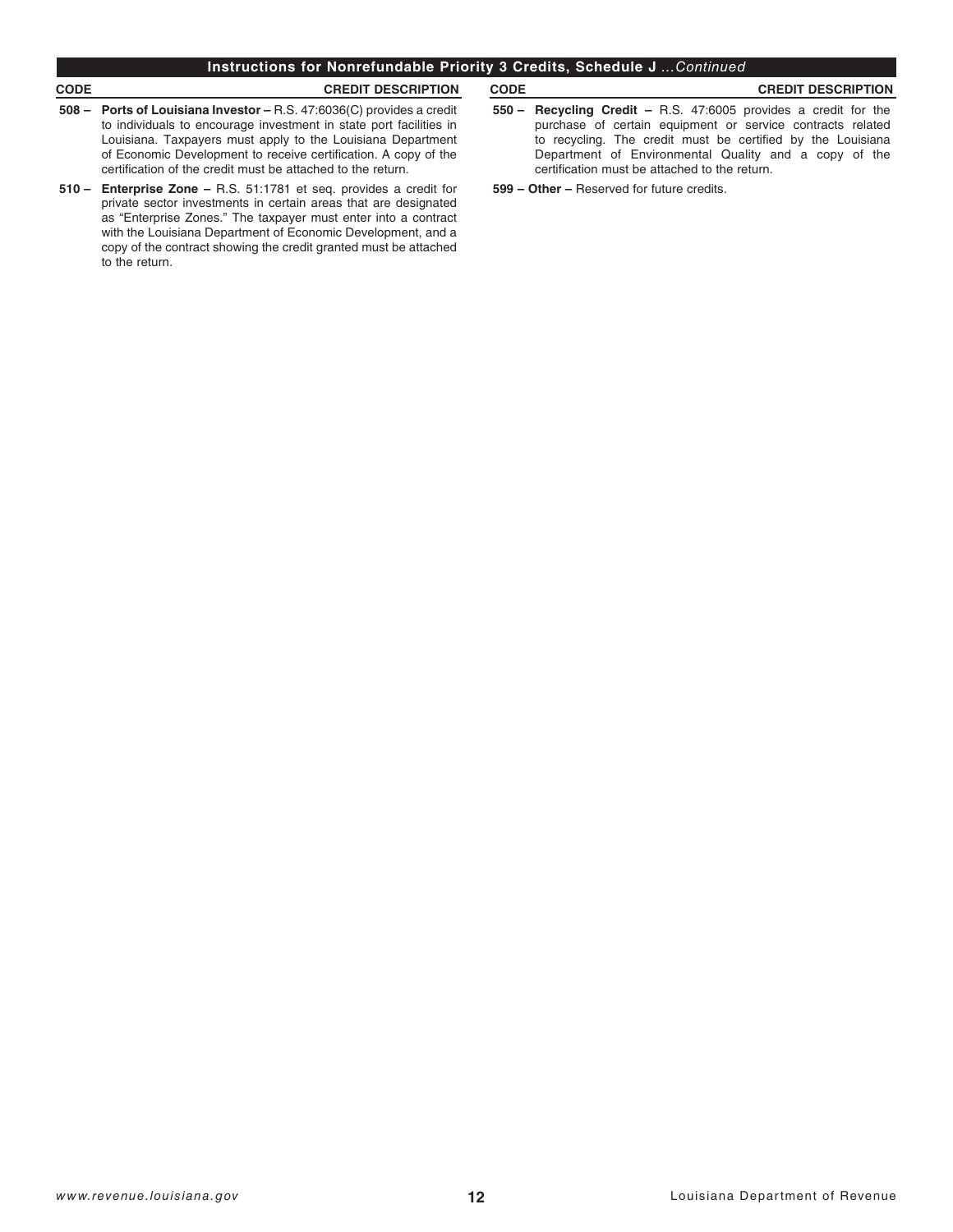# **Interest and Penalty Calculation Worksheets**

You will be charged interest and penalties if you do not pay all amounts due on or before the due date.

- 1. A 2021 calendar year return is due on or before May 15, 2022.
- 2. Returns for fiscal years are due on or before the 15th day of the fifth month after the close of the taxable year.
- 3. If the due date falls on a weekend or legal state holiday, the return is due the next business day.

## **Important: An extension does not relieve you of your obligation to pay all tax amounts due by the original due date.**

**Interest** – If your income tax is not paid by the due date, you will be charged interest on the unpaid tax until the balance is paid in full. The interest rate is variable and the 2022 interest rate is posted on LDR's website on Form R-1111, *Interest Rate Schedule - Collected on Unpaid Taxes*. To compute the DAILY INTEREST RATE, multiply the 2022 monthly interest rate by 12 then divide the result by 365 and carry out to seven places to the right of the decimal. Example: Assume the 2022 monthly interest rate is 0.5833 percent, multiply 0.00583 by 12 then divide the result by 365 to get the daily interest rate of 0.0001917.

| <b>Interest Calculation Worksheet</b> |                                                                                                  |     |  |  |
|---------------------------------------|--------------------------------------------------------------------------------------------------|-----|--|--|
| 1                                     | Number of days late from the due date                                                            |     |  |  |
| 2                                     | Daily interest rate (See instructions above.)                                                    |     |  |  |
| 3                                     | Interest rate (Multiply Line 1 by Line 2.)                                                       |     |  |  |
| 4                                     | Amount you owe (Form IT-540, Line 39)                                                            | .υι |  |  |
| 5                                     | Total interest due (Multiply Line 4 by Line 3, and<br>enter the result on Form IT-540, Line 43.) |     |  |  |

**Delinquent Filing Penalty** – A delinquent filing penalty will be charged for failure to file a return on or before your due date, or your approved extension date. The penalty is five percent of the tax for each 30 days or fraction thereof during which the failure to file continues. The maximum delinquent filing penalty that can be imposed is 25 percent of the tax due.

|   | <b>Delinquent Filing Penalty Calculation Worksheet</b>                                                                        |     |
|---|-------------------------------------------------------------------------------------------------------------------------------|-----|
| 1 | Number of days late from your due date, or your<br>approved extension date                                                    |     |
| 2 | Divide Line 1 by 30 days.                                                                                                     |     |
| 3 | Number of 30-day periods (If fraction of<br>days remain, increase the amount to the<br>nearest whole number.)                 |     |
| 4 | 30-day penalty percentage                                                                                                     | .05 |
| 5 | Total penalty percentage (Multiply Line 3<br>by Line 4. The result cannot exceed<br>25 percent.)                              |     |
| 6 | Amount you owe (Form IT-540, Line 39)                                                                                         |     |
| 7 | Total amount of delinguent filing penalty<br>due (Multiply Line 6 by Line 5 and enter<br>the result on Form IT-540, Line 44.) |     |

**Important Notice:** The sum of both the delinquent filing and delinquent payment penalties cannot exceed 25 percent of the tax due. Thirtyday increments are used for the calculation of the delinquent filing and delinquent payment penalties. These penalties are based on the date LDR receives the return or payment. In addition to the delinquent penalties, you may also incur a negligence penalty under R.S. 47:1604.1 if circumstances indicate willful negligence or intentional disregard of rules and regulations.

**Delinquent Payment Penalty** – If you fail to pay the tax due by the due date, a delinquent payment penalty of 0.5 percent of the tax not paid by the due date will accrue for each 30 days, or fraction thereof, during which the failure to pay continues. This penalty cannot exceed 25 percent of the tax due. Use the worksheet below to calculate that penalty.

| <b>Delinquent Payment Penalty Calculation Worksheet</b> |                                                                                                                              |      |
|---------------------------------------------------------|------------------------------------------------------------------------------------------------------------------------------|------|
| 1                                                       | Number of days late from the due date                                                                                        |      |
| 2                                                       | Divide Line 1 by 30 days.                                                                                                    | -30  |
| 3                                                       | Number of 30-day periods (If fraction of<br>days remain, increase the amount to the<br>nearest whole number.)                |      |
| 4                                                       | 30-day penalty percentage                                                                                                    | .005 |
| 5                                                       | Total penalty percentage (Multiply Line 3<br>by Line 4. The result cannot exceed 25<br>percent.)                             |      |
| 6                                                       | Amount you owe (Form IT-540, Line 39)                                                                                        | -00  |
| 7                                                       | Total amount of delinguent payment pen-<br>alty (Multiply Line 6 by Line 5 and enter the<br>result on Form IT-540, Line 45.) |      |

**Underpayment Penalty** – Louisiana imposes an underpayment penalty on an individual's failure to sufficiently pay income tax throughout the year by withholding or declaration payments. In order to determine if an underpayment penalty is due and to compute the amount of the underpayment penalty, you must complete Form R-210R, *Underpayment of Individual Income Tax Penalty Computation,* and attach the completed form to your return. See Revenue Information Bulletin 04-004 for the definition of farmer for purposes of applying underpayment penalty.

**Line 33** – Although you may have an overpayment, if you failed to sufficiently pay income tax throughout the year, in accordance with R.S. 47:117.1, you may be subject to the underpayment penalty. Complete the 2021 Form R-210R available on LDR's website and enter the amount from Line 19 on Line 33. Attach the completed Form R-210R to your return. If you are a farmer, mark the box on Line 33.

**Line 46** – If you have a tax deficiency, you may be charged an underpayment penalty. Complete the 2021 Form R-210R and enter the amount from Line 19 on Line 46. Attach the completed Form R-210R to your return. If you are a farmer, mark the box on Line 46.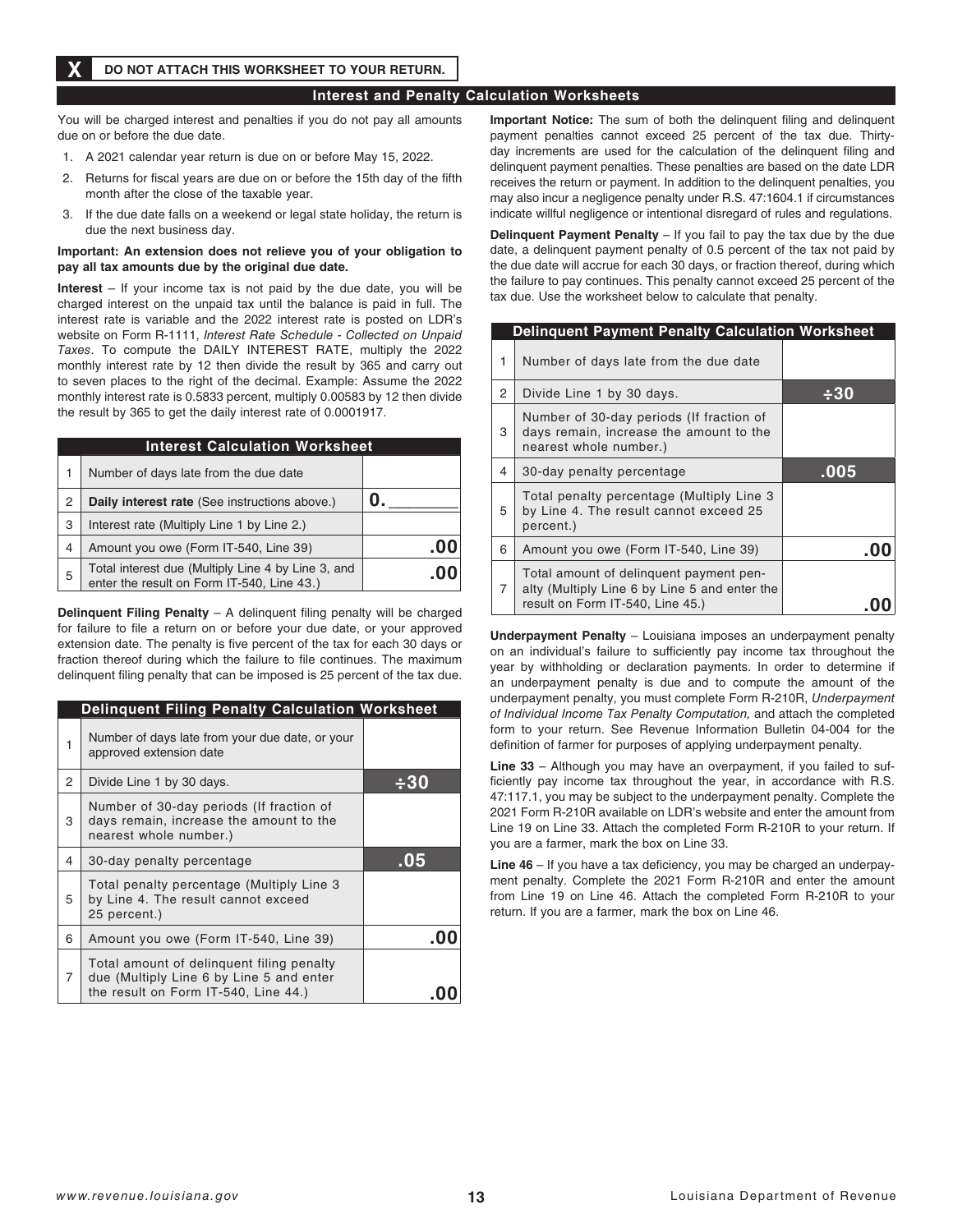## **Extension of Time for Filing a Return**

The Secretary of LDR may grant an extension of time for filing returns not to exceed six months from the date the Louisiana income tax return is due. **Extensions must be filed before the due date of the return.** All extension requests filed by a tax preparer subject to the electronic filing mandate under LAC 61:III.1501 are mandated to be filed electronically under LAC 61:III.2501.

The four options for requesting an extension are as follows:

- 1. Filing an extension request electronically via LDR's website at *[www.revenue.louisiana.gov/fileonline](http://www.revenue.louisiana.gov/fileonline)* or *www.revenue.louisiana. gov/extensions;*
- 2. Filing an extension request electronically via LDR's IVR phone system by calling 225-922-3270 or 888-829-3071. For an extension

## **2021 Louisiana Child Care Credit Instructions**

R.S. 47:297.4 allows a state tax credit for child and dependent care expenses allowed by Internal Revenue Code Section 21. The credit is refundable for taxpayers whose Federal Adjusted Gross Income is \$25,000 or less and is nonrefundable for taxpayers whose Federal Adjusted Gross Income is more than \$25,000. Retain copies of canceled checks, receipts and other documentation in order to support the amount of qualifying expenses.

## **INCOME EQUAL TO OR LESS THAN \$25,000**

Taxpayers whose Federal Adjusted Gross Income is \$25,000 or less are allowed a refundable credit whether or not a federal child care credit has been claimed. In order to claim the Louisiana Refundable Child Care Credit, the taxpayer must comply with the same law and rules of Internal Revenue Code Section 21 that governs the federal child care credit for the 2021 taxable year. Use Lines 1 through 11 of the Louisiana Refundable Child Care Credit Worksheet to compute your refundable credit. See instructions for the worksheet below.

## **INCOME GREATER THAN \$25,000**

Taxpayers whose Federal Adjusted Gross Income is greater than \$25,000 are allowed a credit against their Louisiana income tax liability for a certain percentage of their federal child care credit. If you are unable to claim the credit in the year in which it is earned, the unused portion of the credit can be used over the next five years. Use Lines 1 through 15 of the 2021 Louisiana Nonrefundable Child Care Credit Worksheet to compute your 2021 nonrefundable credit, and to appropriately claim any carry forward you may have from previous years.

## **REFUNDABLE CHILD CARE CREDIT INSTRUCTIONS**

- 1. Your Federal Adjusted Gross Income must be \$25,000 or less to claim a Louisiana refundable child care credit. If you did not file and claim a federal child care credit, you may still file for, and receive, a refundable Louisiana Child Care Credit, if you meet certain criteria. In order to qualify for the Louisiana credit, you must meet the **same tests** for earned income, qualifying dependents, and qualifying expenses as required by the IRS for the federal child care credit.
- 2. In order to claim your Louisiana Child Care Credit, you must meet the following requirements:
	- A. Your filing status must be single, head of household, qualifying widow(er), or married filing jointly. See item number 3 below for information on married filing separately.
	- B. The care was provided to your dependent child to allow you, and your spouse if married filing jointly, to work or look for work. If you did not find a job and have no earned income for the year, you cannot claim the credit.
	- C.The qualifying child must be under age 13.
	- D.The person who provided the care cannot be your spouse, the parent of the qualifying child, or a person whom you can claim as a dependent. If your child provided the care, he cannot be your dependent and must be age 19 or older by the end of 2021.

request, select option #3, then select option #1. Taxpayers will need the social security number of the primary account holder to request the extension;

- 3. Submitting a state extension to LDR by "checking the state extension box" included in the tax preparation software for an electronically-filed return; or
- 4. Mailing Form R-2868, *Application for Extension of Time to File Louisiana Individual Income Tax Return*, to LDR.

**By requesting an extension, you are only requesting additional time to file your tax return. An extension does not extend the time to pay the tax. Payments received after the due date will be charged interest and penalties.**

# 3. If your filing status is married filing separately, you will be considered single for purposes of calculating the credit if all of the following apply:

- A. You lived apart from your spouse during the last 6 months of 2021.
- B. Your qualifying dependent child lived in your home for more than half of 2021.
- C.You provided over half the cost of keeping up your home.
- If you meet all these requirements and meet the requirements of 2(B), 2(C), and 2(D), you are eligible for the credit.

## **DEFINITIONS**

**Qualifying Child** – A child under age 13 who can be claimed as a dependent by the taxpayer. If the child turned 13 during the year, the child qualifies for the part of the year he was under age 13.

**Qualified Expenses** – Amounts paid for household services and care of the qualifying person while the taxpayer worked or looked for work. Child support payments are not qualified expenses. Also, expenses reimbursed by a state social service agency are not qualified expenses unless the reimbursement was included in the taxpayer's income. Prepaid expenses are treated as paid in the year the care was provided. Do not include the following as qualified expenses for 2021:

- 1. Expenses incurred in 2020 but did not pay until 2021.
- 2. Expenses incurred in 2021 but did not pay until 2022.
- 3. Expenses prepaid in 2021 for care to be provided in 2022.

**Dependent Care Benefits** – These include amounts your employer paid directly to either you or your care provider for the care of your qualifying child while you worked. Also, dependent care benefits include the fair market value of care in a daycare facility provided or sponsored by your employer and any pre-tax contributions you made under a dependent care flexible spending arrangement (FSA). Your salary may have been reduced to pay for these benefits. If you received dependent care benefits, they should be shown on your 2021 Forms W-2 in box 10.

**Earned Income** – Earned income includes wages, salaries, tips, other taxable employee compensation, and net earnings from self employment. A net loss from self employment reduces earned income. Earned income also includes strike benefits, any disability pay you report as wages, and other taxable compensation. You can elect to include nontaxable combat pay in earned income. Earned income does not include: pensions and annuities, social security payments, workers' compensation, interest, dividends, or unemployment compensation, scholarship or fellowship grants, nontaxable workfare payment, or any amount received for work while an inmate in a penal institution.

For additional definitions, details, and information, see the Internal Revenue Service's Publication 503.